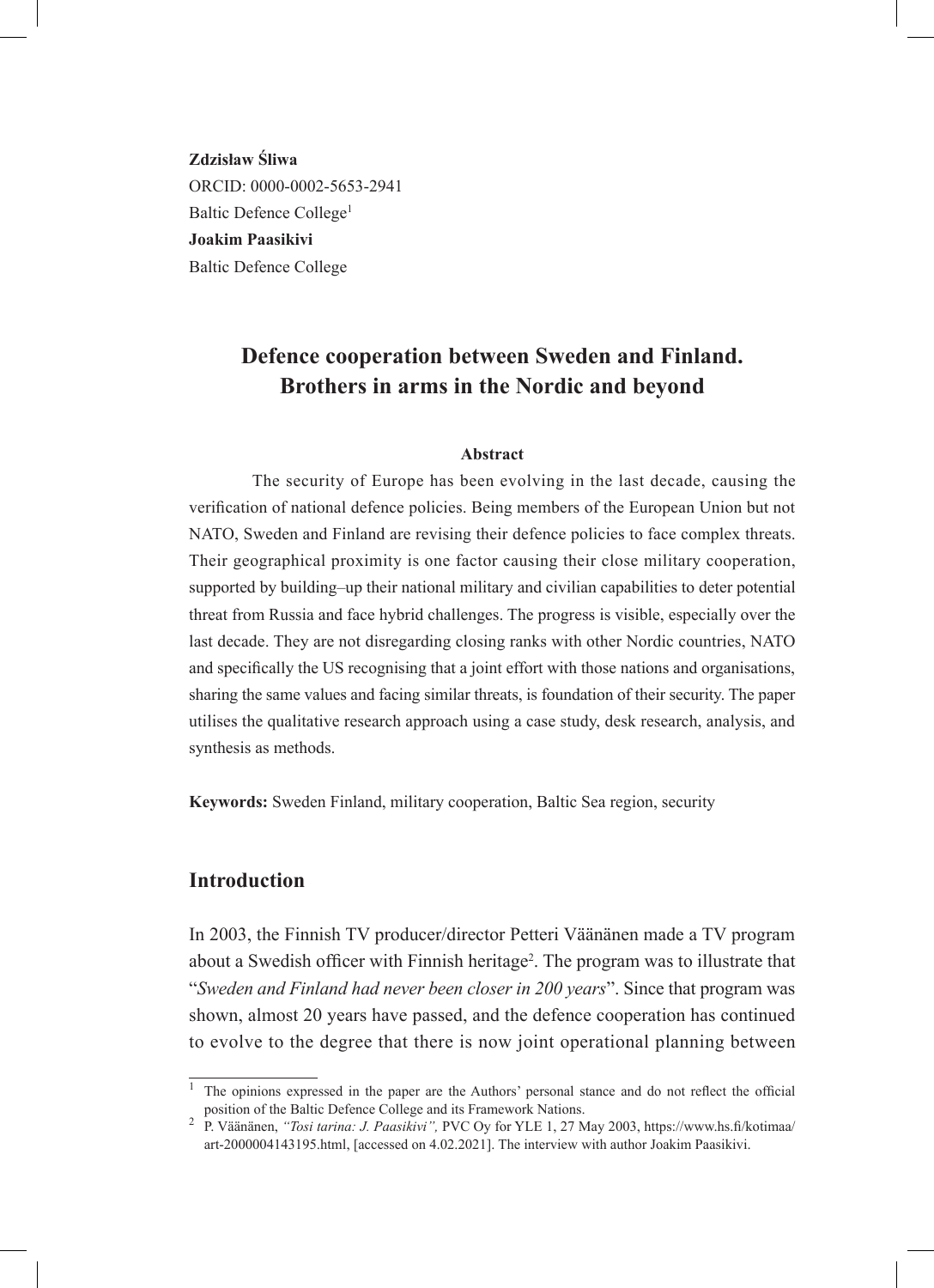the countries, and laws have been enacted to facilitate joint operations on each other's territory. The Nordic nations have strong historical relations connected with their geostrategic location between mainland Europe, the Arctic and between Russia and the Canadian coastline, as of Greenland. Their cooperation has been continued for many years, and the 2009 *'Memorandum of Understanding on Nordic Defence Cooperation'* created a foundation of the joint effort to make closer the relations in the security domain. It was not only about cooperation within the organization, but it preserved an opportunity to merge military efforts with non- Nordic countries. In Memorandum's section 1 'Purpose and Objectives' the focus was on defence-related strategies and political issues, defence costefficiency, interoperability, and cooperation at the military level, either from the political or ministerial level or as a bottom-up initiative through the military level with other nations and organisations<sup>3</sup>. It opened prospects for closer relations based on bilateral and multilateral agreements and undertakings.

The paper focuses on selected Nordics, namely on cooperation between Finland and Sweden, which recognised the high demand to increase security- -related joint efforts. After years of consultations, it has raised significantly over the last two decades; however, already the war in Georgia was for those nations a "strategic shock" causing Finland to conduct a "balance of power strategy, the Swedish ditto tend to favour a *hedging* strategy"4 . Which then are the strategic reasons for the almost-alliance? Is it a renewed willingness for Sweden to "fight to the last Finn", a trope that goes back to the 30 Years' War, where the percentage of troops in the Swedish army was greater per capita from the Finnish half of the country and their bravery was renowned. Or is it simply that Finland would gladly have its air force tripled by help from Sweden and triple its operational depth? For two nations in the same region, but with a dissimilar geographical situation, to cooperate so deeply in one of a state's core tasks, national defence - especially two countries with a history of non-alignment - begs the question "why?" Is it the absence of membership in another alliance, i.e. NATO, which all other western nations in the region are members of, which forces Sweden and Finland together, or are there other factors that make their strategic interests align? The paper aims to identify what have been the main drives for the decision to close ranks in the security domain between those two nations. Although geographically close to each other, they are different in many aspects starting from history, the direct neighbourhood, armed forces models and others, but both are Nordic

<sup>3</sup> *Memorandum of Understanding on Nordic Defence Cooperation*, Helsinki 4 November 2009, Section 1. 4 H. Edström, D. Gyllensporre, J. Westberg, *Military Strategy of Small States: Responding to External Shocks of the 21st Century*, Routledge 2018.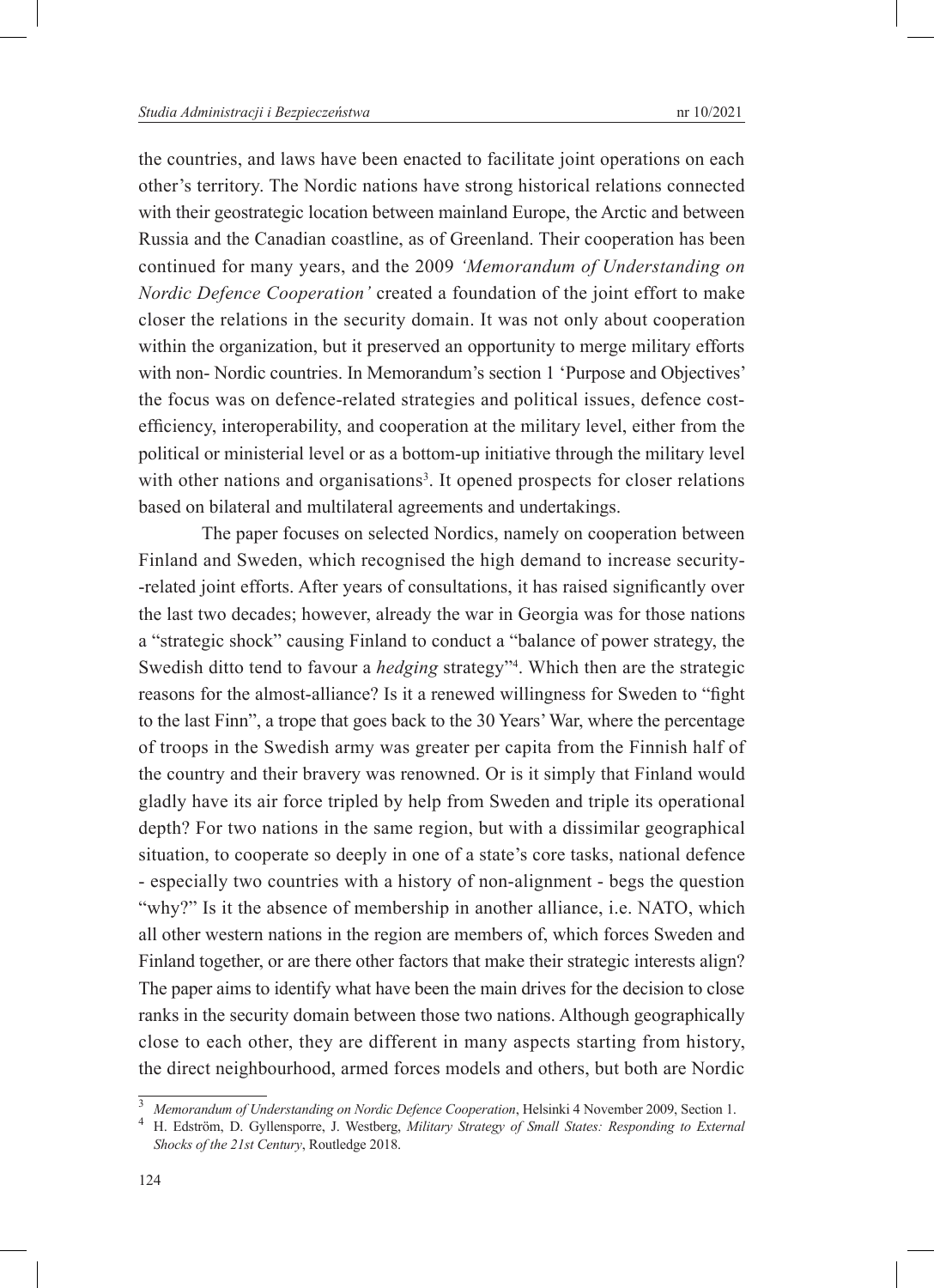nations with strong democratic values and the West mentality. The paper covers bilateral projects and activities conducted regularly, including all the military services and beyond. Among them, the ability to conduct joint military operations is of great importance, especially regarding the Baltic Sea region. It is not done alone but in joint effort with partners within the European Union and NATO, although those two nations are not members of the latter.

The paper is based on qualitative research using the case study method for comparative studies of the two nations. The desk research of academic sources developed by academic organisations think tanks and available online sources is supported by analysing official documents, including national defence policies, strategies and reports. Those are available on the official Websites of respective nations and organisations. The article is composed of four parts. The first two briefly cover the defence policy of Sweden and Finland, focusing on the period after 2014. The next part discusses major initiatives leading to closer cooperation between the nations, founded by a common perception of multilateral security threats. As the "proof of the pudding is in the eating", the possibilities of Combined Joint Finnish-Swedish defence cooperation are exemplified and commented in the respective section. One chapter is devoted to the respective nations' perception of NATO membership, as this topic is a matter of many debates and academic papers. It allows concluding the paper in connection with the aim.

### **Sweden - from neutrality and non-alignment to joint defence**

Sweden has not suffered directly from war for almost two centuries causing the nation to preserve the stability and peaceful development of the democratic nation. Such a mindset of the Swedish neutrality policy and a reliable national defence kept Stockholm out of two world wars and safe during the Cold War. The fall of the Soviet Union caused the armed forces' underfunding as the threat was no longer seen as existing. According to Oscar Jonsson, a Swedish defence commentator, the Swedish mentality was based on "the idea that a) a regional armed conflict will not happen, b) it will not involve Sweden and c) it can be solved through peaceable means. As a result, defence essentially has been a non-issue for some time"<sup>5</sup>. Although neutrality and non-alignment were essential, the country participated actively in supporting peace in the world's hotspots by deploying troops to UN,

<sup>5</sup> G. Sanders, *Is Sweden's military too small even for its peacenik ways?* "The Christian Science Monitor" 02 July 2015, https://www.csmonitor.com/World/Europe/2015/0702/Is-Sweden-s-military-too-smalleven-for-its-peacenik-ways, [accessed on 4.02.2021].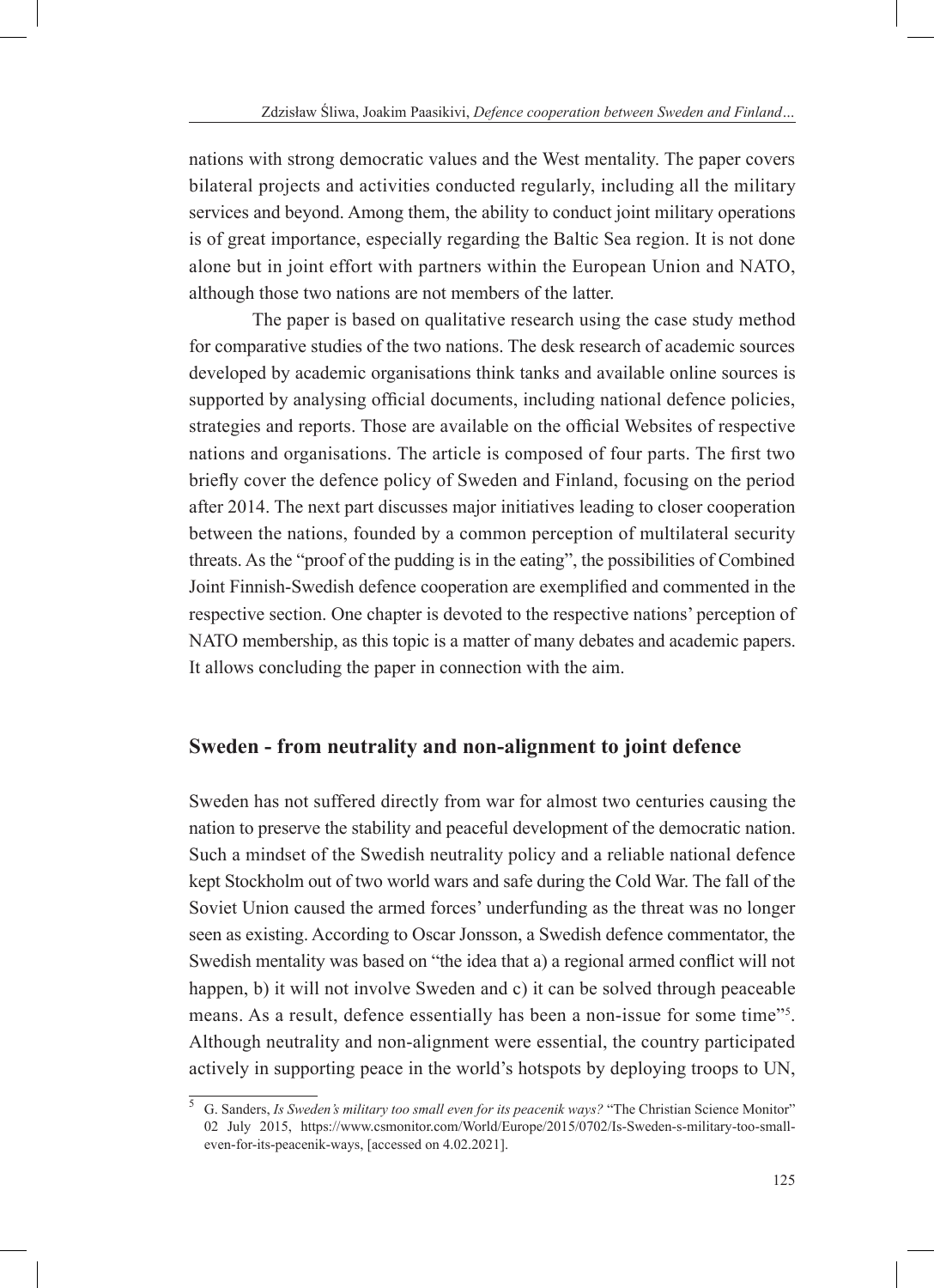EU or NATO-led military missions, just to mention Kosovo, Afghanistan, Congo, Mali or Libya6 . It was covered from military budget, which declined steadily from almost 4% in the 1960's to some 1% of GDP7 . After the Cold War, the number of troops decreased, reaching some 16 000 in 2013. However, the war in Georgia was taken seriously; therefore, the enhanced interest in regional and global security was presented in the document *'A functional defence'* from 2009. It stated, "Sweden's security has been built up in solidarity with other countries with shared democratic values. Sweden's security is strengthened through confidence-building measures, joint crisis management operations and activities, credible contributions to Nordic, European and global security"<sup>8</sup> . The document highlighted the need to restructure and modernise armed forces and make them deployable within the country and in its immediate region and beyond. In 2010, Sweden ended conscription and started to rely on professional armed forces. NATO was important from the Swedish perspective, and it was in the Partnership for Peace program from 1994 and participated in NATO-led peace support operations. Such activities proved to be "the beginning of a new era in Sweden's military engagement in international coalitions operations"9 .

The Swedish Commander-in-Chief's statement in 2012 that the country can defend itself for only one week in the case of external aggression, underpinned by the Swedish Royal Academy of War Sciences research, was a warning and reflected reality<sup>10</sup>. The words were not forgotten when in May 2013, the Defence Commission published the report *'Choices in a globalised world',* analysing the evolution of regional and global international relations and assessing their impacts on Swedish defence and security policy. It recognised NATO's role as "vital to the development of relevant, modern, flexible, and usable Swedish armed forces, both for national defence and for Sweden's capability to carry out operations in and beyond its neighbourhood"<sup>11</sup>. Parallel, the period offered some warning signals as of Russian aircraft closing to Swedish airspace, presumably Russian submarine presence (however not clear) in national waters and warning about preparation to

<sup>6</sup> M. Drent, M. Meijnders, *Multi-year Defence Agreements: A Model for Modern Defence?* The Hague 2015, p. 17. <sup>7</sup> J. Alozious, *Sveriges försvarsutgifter 1900-2022,* FOI MEMO 7249, Stockholm 2020, p. 2. <sup>8</sup> *A Functional Defence*, Swedish Government DS 2008/09:140, Stockholm, 19 March 2009, Chap-

ter 3 'A usable and accessible defence force – the policy's orientation'. <sup>9</sup> F. Kernic, *Expeditionary Capabilities and the Use of Force in a Post-Interventionist Era: The Case of Sweden*, [in:] eds. G. Kümmel and B. Giegerich, *The Armed Forces: Towards a Post-Interventionist Era?* Potsdam 2013, p. 168. <sup>10</sup> C. Nünlist, *The Struggle for Sweden's defence policy*, Zurich 2013. <sup>11</sup> *Choices in a Globalised World*, (Vägval i en Globaliserad Värld), Defence Commission, Swedish

Ministry of Defence, Stockholm 2013, Ds 2013:33, 2013, pp. 218-219.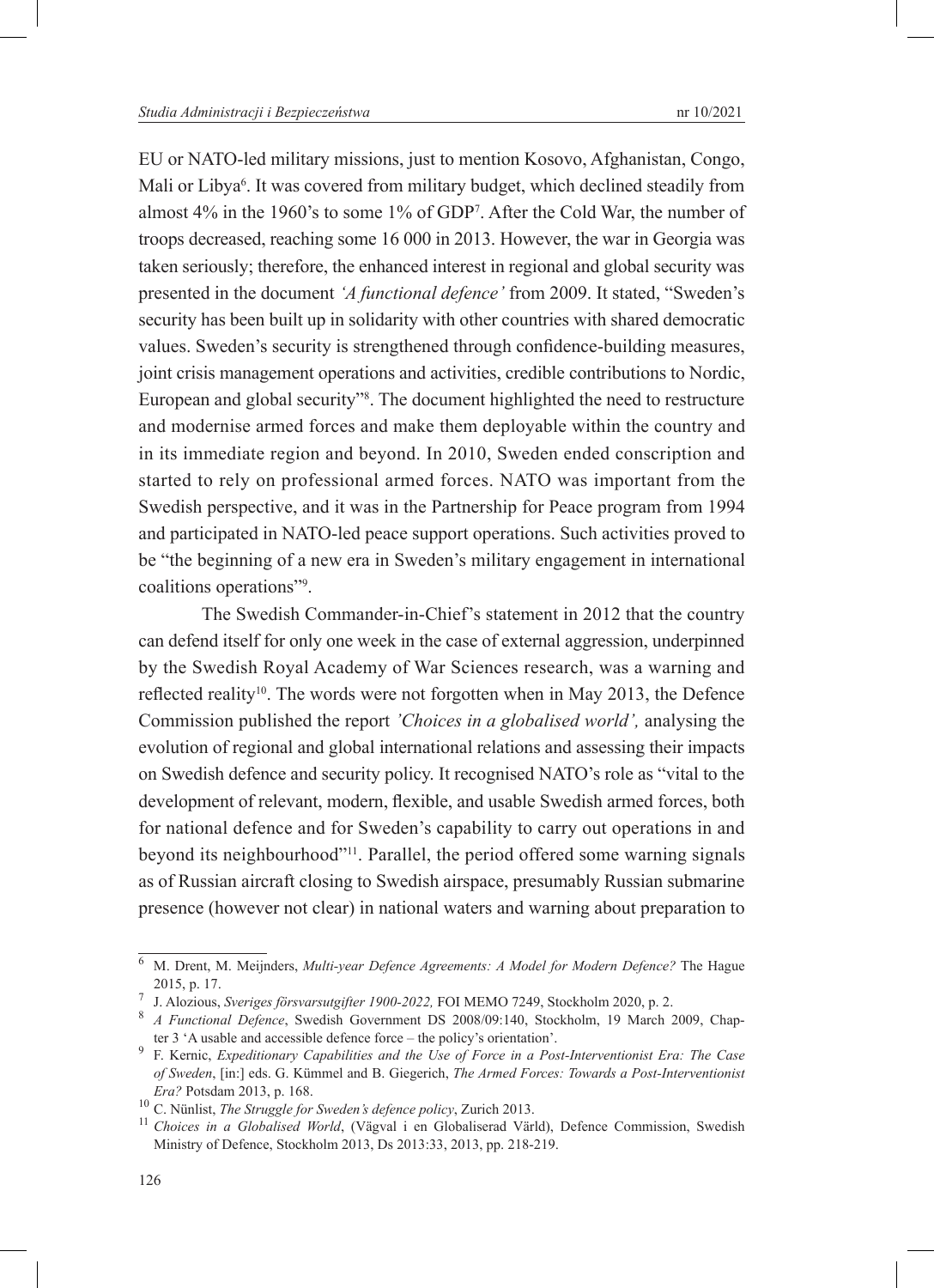seize Gotland Island during large-scale exercises. Those were noted by politicians and military asking for decisions. Peter Hultqvist confirmed such perception stating, "it is a general fact that Russia is carrying out bigger, more complex, and in some cases provocative exercises"<sup>12</sup>.

Following the war in Ukraine, increased tensions in Europe and the Arctic, the 2015 defence bill focused on a significant increase of armed forces' warfighting capabilities as part of the total Swedish defence concept. The *'Sweden's Defence Policy 2016–2020'*, based on broad political consensus, reflected the need to preserve national sovereignty, rights, interests and protection of fundamental values. It highlighted the requirement for "international defence and security cooperation, in particular, Nordic and Baltic cooperation" to strengthen regional security; the transatlantic link was not forgotten as key for Europe<sup>13</sup>. The document recognised hybrid warfare, psychological operations and cyber domain among emerging threats, emphasising the role of the Swedish Defence Intelligence Authorities and the Home Guard. It strongly emphasised the need to further implement the total defence concept merging "military defence and civil defence" based on "common planning guidelines, from the government to appropriate authorities"<sup>14</sup>. It was not only focusing on military effort as it included preparatory actions for societal resistance starting from Riksdag (the Swedish Parliament) down to every administrational level. The coordination effort relied on the Swedish Armed Forces and the Swedish Civil Contingencies Agency to develop their capabilities and enhance mutual coordination. To support it, the government allocated SEK 25bln up to 2020 with SEK 1.3bln for civil defence<sup>15</sup>. A symbol of the military build-up was Gotland Island's remilitarisation as the strategic location in the Baltic Sea. It was an outcome of presenting the reinforcements of Gotland's defences as a special priority along with anti-submarine capabilities. The *'National Security Strategy'* of 2017 followed defence development, therefore as stated by Stefan Löfven, Prime Minister "A separate section of the strategy defines those national interests that should guide our approach to security and our broader security efforts<sup>"16</sup>. The analytical summary of internal challenges and external threats asked for continuous and active involvement to enhance security in the broader sense. Although "a separate armed military attack directly targeting Sweden remains unlikely", the strategy declared that "the deteriorating

<sup>&</sup>lt;sup>12</sup> G. Sanders, *Is Sweden's military too small*..., op. cit.<br>
<sup>13</sup> Sweden's *Defence Policy 2016 to 2020*, Government of Sweden, Stockholm, 01 June 2015, p. 2.<br>
<sup>14</sup> Idem, p. 3.<br>
<sup>15</sup> Development of modern total defence

<sup>&</sup>lt;sup>16</sup> National Security Strategy, Gullers Grupp, Prime's Minister Office, Stockholm, January 2017, p. 3.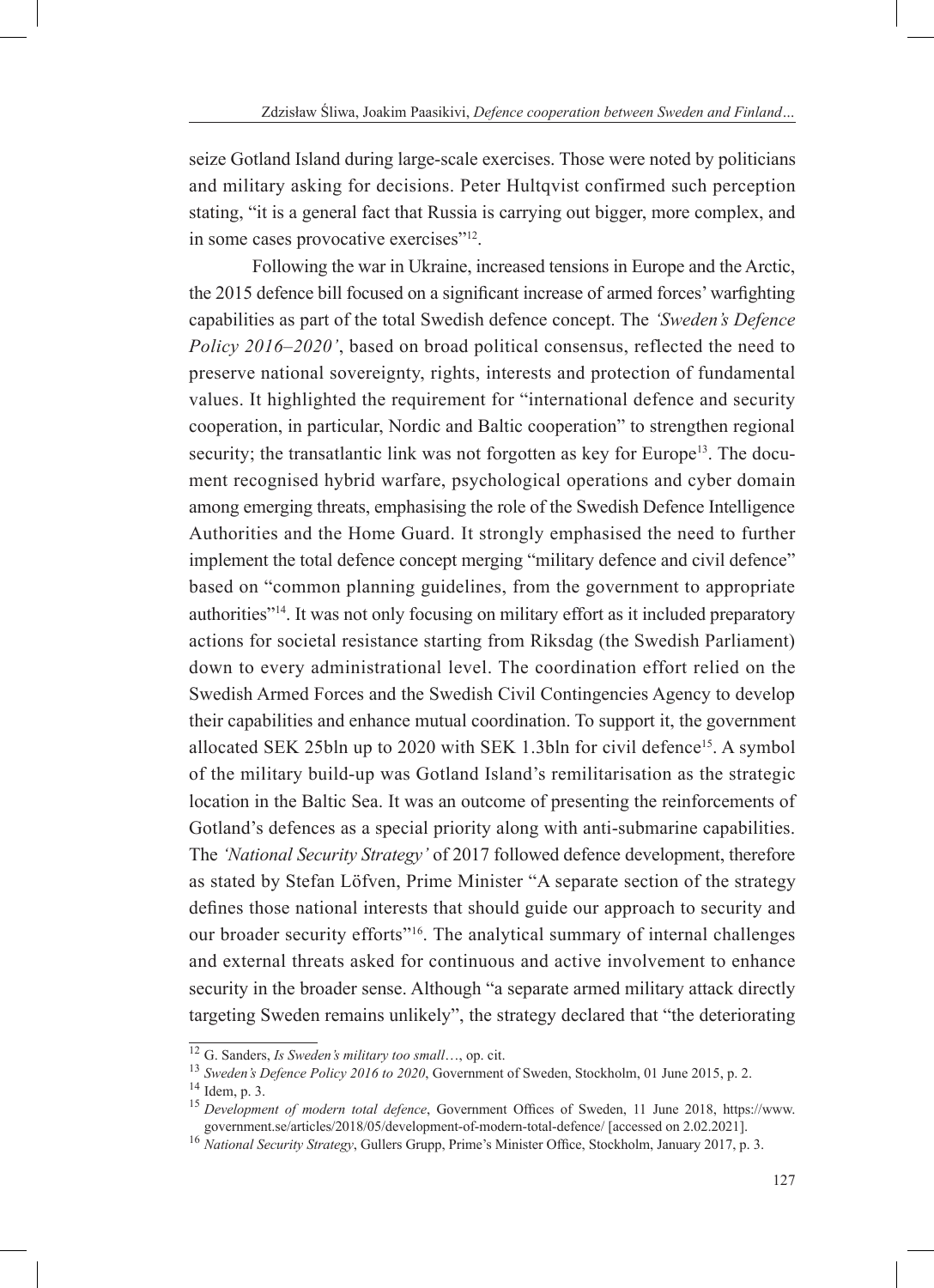security situation places increased demands on Sweden's defence capability"<sup>17</sup>. The decisions proved to be very important to develop the new concept of total defence based on a comprehensive approach involving all vital national resources in a balanced and synchronised effort.

The *"Total Defence 2021–2025"* concept (Swedish: Totalförsvaret 2021–2025) is shaping the development of building capabilities to face unknown future as "the security situation in Sweden's neighbourhood and in Europe has deteriorated over time. An armed attack against Sweden cannot be ruled out"18. It refers, among others, to Russian aggression in Georgia and Ukraine using military means. Therefore, Sweden will promote solidarity toward EU members (and the UK) and Nordic nations expecting the same from partners. The foundation will be "joint operational planning with Finland and coordination of operational planning with Denmark, Norway, the United Kingdom, the United States and NATO"<sup>19</sup>. The total defence will be based on such principles as comprehensive use of all available national means, military and civil defence capabilities to conduct orchestrated operations, deterrence, and societal resilience. Dedication of EUR 8.9 billion by 2025 will present a 45% increase compared with 2020 and a 95% increase compared with 2015. Although the plan is financed, the new structure will achieve full readiness, in both personnel and equipment, only before 2030. It is a positive message as the planning is based on a pragmatic approach and not hasty, uncoordinated decisions allowing having required capabilities, which will realistically meet the total defence concept requirements. Finally, the '*Total Defence 2021–2025'* concept provides tasks for respective services and Home Guard in specific timeframes; a specific part of the document is related to enhancing civil defence involving the whole of society<sup>20</sup>. The key factor is that the defence concept is to be substantially supported by the allocation of funds to underpin both military and civilian defence. It is a very complex approach as military capabilities are to be enhanced by stronger society's resilience based on a comprehensive approach to national defence and inclusion of all the ministries covering a range of societal functions.

The government secured the defence financing by increasing military spending up to 40% in the coming four years 2021–2025; it is about SEK 27bln

<sup>17</sup> Idem, p. 17. <sup>18</sup> *Summary of Government bill 'Totalförsvaret 2021–2025'* (Total Defence 2021–2025), Regeringskanliet (Government Offices) 17 December 2020, p. 1. <sup>19</sup> Idem, p. 3. <sup>20</sup> See: Idem, pp. 4-8. *Objectives for Swedish Total defence 2021-2025 – Government bill 'Totalförsvaret* 

*<sup>2021–2025&#</sup>x27;,* Stockholm 18 December 2020, https://www.government.se/government-policy/defence/objectives- -for-swedish-total-defence-2021-2025---government-bill-totalforsvaret-20212025/ [accessed on 3.02.2021].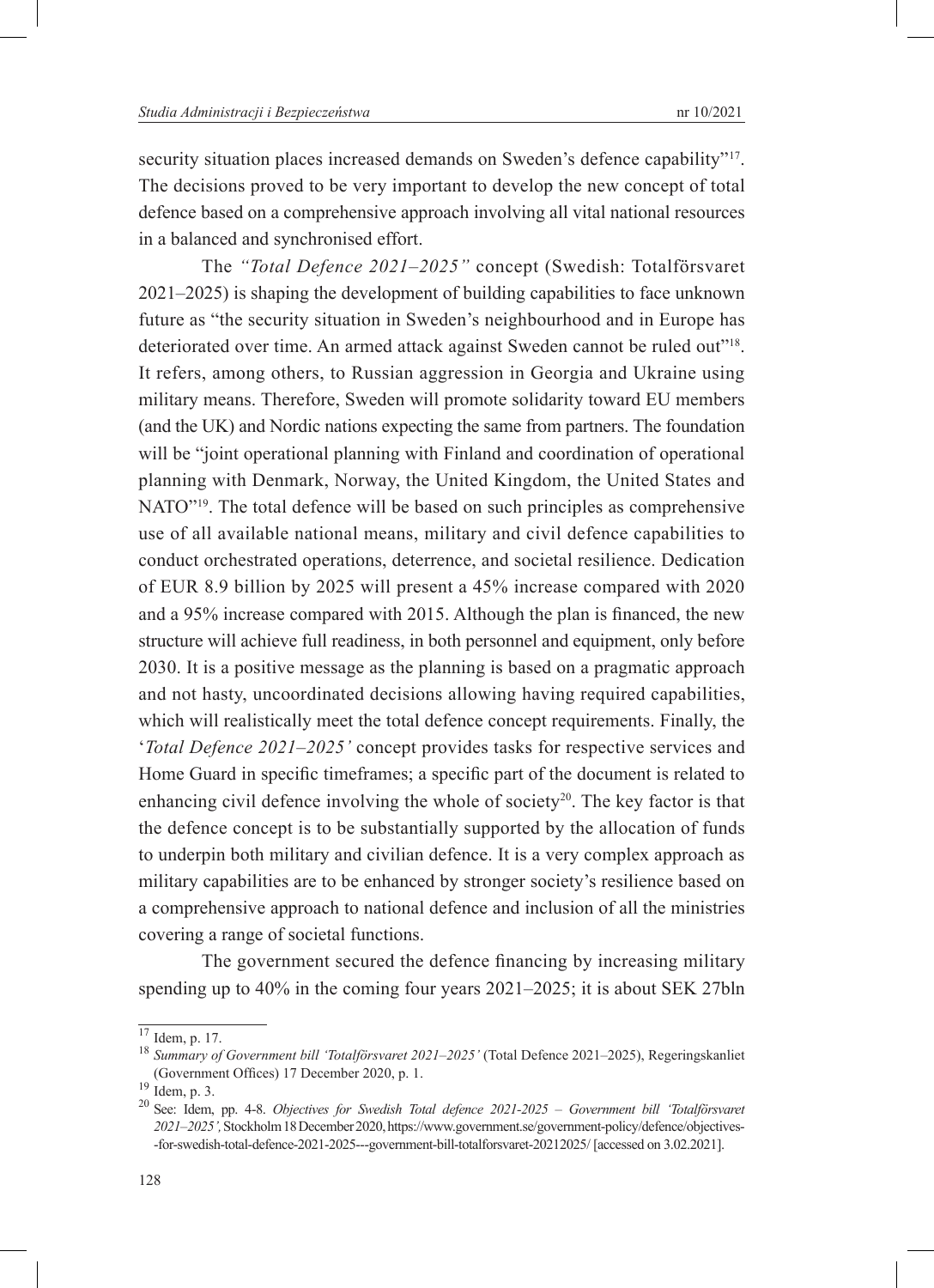(some USD 3bln) $^{21}$ . Along with increasing military personnel from 60 000 to 90 000 members, new submarines, an extension of the corvette fleet and modern combat platforms procurement for the army and air force will significantly reinforce national defence capabilities. To underpin the number of combat-ready personnel, some 8 000 people will undergo basic military training per year until  $2025^{22}$ . Such decisions of the government, with broad political support, are based on threat assessment, and it significantly supports social trust in government acting alone and with partners; among them, Finland plays an important role. In 2020 additional security-related document was published by the Ministry of Foreign Affairs titled '*Sweden's strategy for the Arctic region*' presenting another important area of Swedish interest, which is seen as peaceful and stable as for now, and the country will support all initiatives and organisations to preserve such status<sup>23</sup>.

Moreover, in March 2020, Riksdag approved a law authorising the government to "deploy Swedish armed forces to assist Finland in preventing violations of Finnish territory; and to receive military support in the form of military forces from Finland, in part to prevent violations of Swedish territory and in part to respond to an armed attack against Sweden<sup>" 24</sup>. The law is a pragmatic step toward closing ranks with Finland. If the government decides to deploy troops to Finland, it means that Sweden could soon be in a state of war with the third aggressive nation. The Swedish Government can decide to assist Finland militarily in situations short of war without the Riksdag authorisation, which has cut the decision time by about a week to ten days. Should Finland already be in a state of war, the government would have to receive parliamentary approval before sending military assistance.

Sweden's decisions present a very pragmatic approach to security based on very purposeful preparations of the defence regionally and in a much broader sense, seeing it as a very connected and interdependent range of facts and actions. One important aspect is allowing predicting that the decisions taken will be implemented following the decisions. It is as Swedish democracy is characterised by consensus and "a strong tradition of getting all parties on board and, to that

<sup>21</sup> D. Nikel, *Sweden to Increase Defense Spending by 40% Amid Russia Fears*, "Forbes" 16 October 2020, https://www.forbes.com/sites/davidnikel/2020/10/16/sweden-to-increase-defense-spending-by-

<sup>&</sup>lt;sup>22</sup> Substantial investment in total defence, Ministry of Defence 16 October 2020, https://www.government.se/ press-releases/2020/10/substantial-investment-in-total-defence/ [accessed on 3.02.2021].<br><sup>23</sup> Sweden's strategy for the Arctic region, Elanders Sverige AB, Prime Minister's Office, Stockholm 2020.<br><sup>24</sup> Riksdag adopts legis

*Sweden and Finland*, Government Offices of Sweden, 08 September 2020, https://www.government. se/articles/2020/09/riksdag-adopts-legislation-that-improves-opportunities-for-operational-militarysupport-between-sweden-and-finland/ [accessed on 2.02.2021].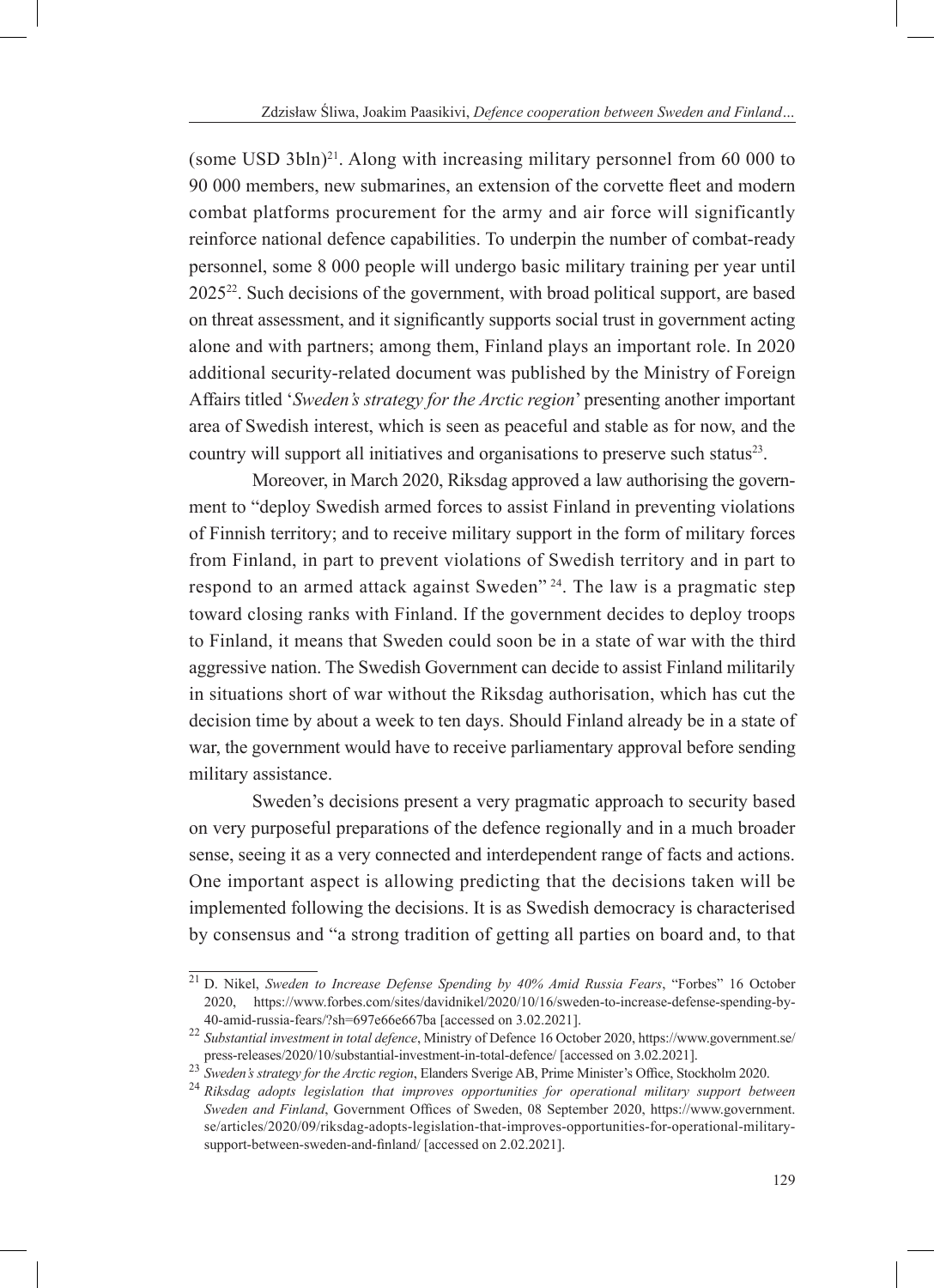end, there are several procedures to come to a collective decision"25. Such a factor is causing stability and continuity of implementing the Total Defence concept, not shaken by changing the nation's leadership. It was based on recognising that the collective defence is a reliable and desired option to defend a small country against a superior enemy. Such peacetime status as non-alignment proved to be no longer applicable. Next, the nation is clearly distinguishing the complexity of the current security domain, recognising that it is not only a military domain causing it to invest in the comprehensive utilisation of national resources. The military reform progress will be reviewed and evaluated in 2023, leading to the development of the 2026–2030 Defence Resolution.

### **Finland – the evolution of the Winter War spirit**

Compared to Sweden, the geographical connection with national history is stronger, affecting the Finnish defence policy and perception of threat. The memories of the Winter War, the loss of Karelia to Russia, and limited international support are important parts of national heritage. 'Finlandization' is seen as another negative historical aspect during the Cold War, and even later, Russia was one of the top economic partners. Such a past has caused Finland to rely strongly on its own capabilities to defend the country when bordering Russia and it "has shaped popular perceptions about the value of non-alignment"26. The modernisation of Russian armed forces, aggressive action in direct neighbourhood, a militarisation of the Arctic and reoccupying old military base in Alakurtti caused real fears in Helsinki. The Baltic Sea and the Arctic were specific areas of concerns supporting international initiatives, e.g. Helsinki initiated the Arctic Council as a forum for peaceful cooperation27. The national strategy was presented in the "*Finnish Security and Defence Policy 2012*", which described Finland's security environment of this period as stable<sup>28</sup>. The EU and NORDEFCO were presented as important organisations to preserve stability in Europe and regionally, along with the vital role of NATO and OSCE in international crisis management. As a constituent of overall defence capabilities and resilience, other documents related to societal security

<sup>25</sup> M. Drent, M. Meijnders, *Multi-year Defence Agreements A Model for Modern Defence*…, op. cit., p. 16. 26 C. S. Chivvis et al., *NATO's Northeastern Flank. Emerging Opportunities for Engagement*, Santa Monica 2017, p. 191. <sup>27</sup> Z. Śliwa, *The Arctic Council as a Forum for Peaceful Cooperation in the Arctic*, "Yearbook of Inter-

national Security" 2020, Vol. 14, No 2. <sup>28</sup> *Finnish Security and Defence Policy 2012. Government Report*, Prime Minister's Office Publications 1/2013, Helsinki 2013, p. 14.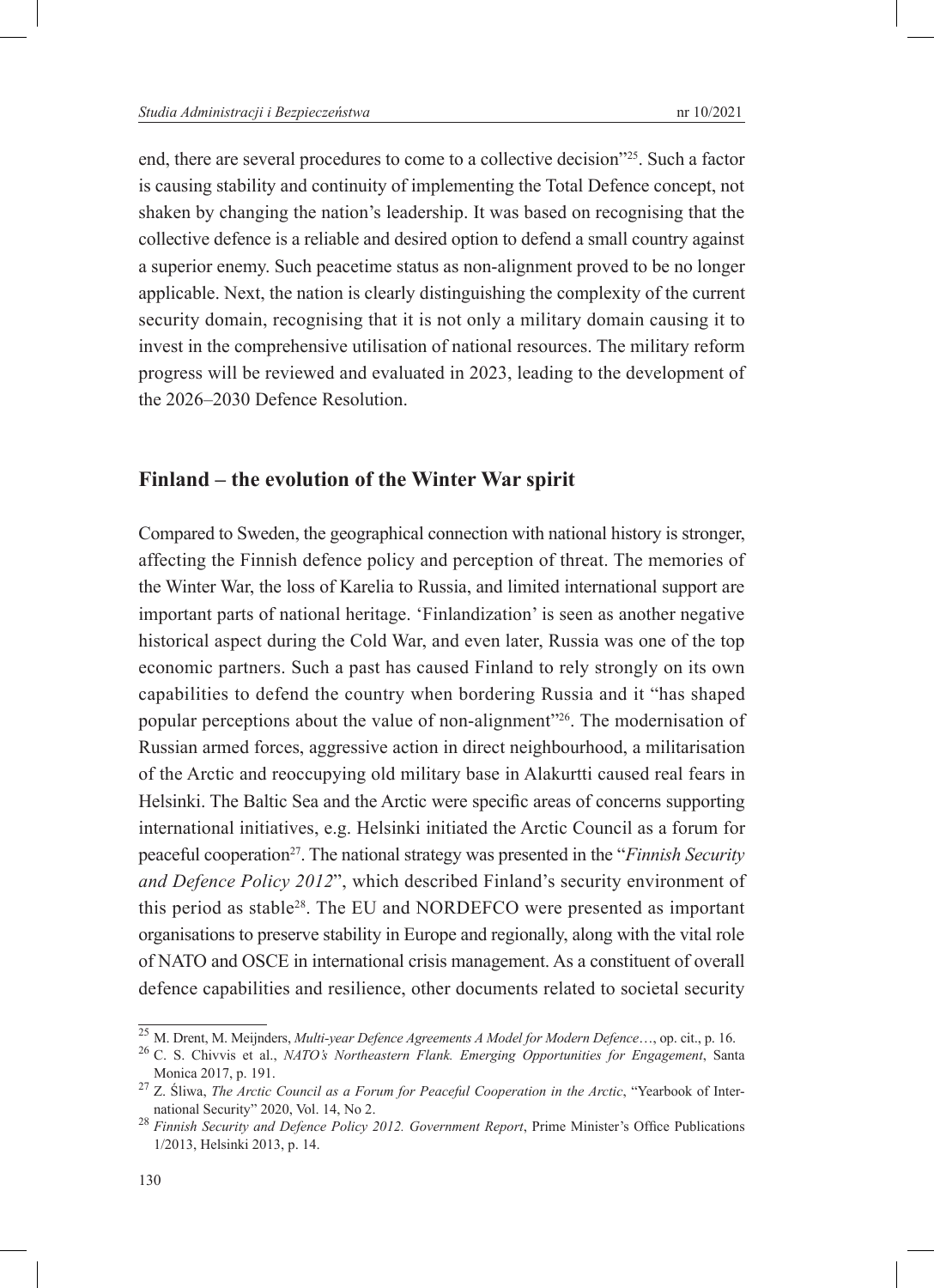supported the strategic concept. What is significant during 2012–2015 Finland conducted a reorganisation of armed forces, including reducing wartime manning from 350 00 to 230 000 and active duty staff from 29 300 to 22 200 (2014). The main effort was dedicated to land forces supported by other services, border guard, and territorial defence forces<sup>29</sup>. The military budget was reduced down to  $1.3\%$  GDP.

The threat perception was highlighted in the "*Long-term Challenges of Defence*" in the Parliament of Finland report in 2014, recognising strained relations between NATO and Russia. When discussing cooperation, the document mentioned some reservations as "while defence cooperation is essential for developing Finland's capabilities, it does not imply any military security guarantees"30. The Ukraine war caused an assessment that "Finland may, indirectly or directly, become involved in conflicts in its immediate vicinity, or in international operations"31. Specific attention was given to further development of national defence capabilities and modern weapon systems procurement supported by proper financing allowing achieving the desired effect in the 2020s to remain reliable until the 2040s. As non-NATO member, Helsinki focused on the European Union as a contributor to national security. It was expressed decisively by President Niinistö, who stated, "The EU is hardly a true union if it does not play its part in ensuring the security of its own citizens"<sup>32</sup>. Such a statement is linked with history and lack of international support during the Winter War and the realisation that alone the country cannot stand full-scale conventional Russian aggression. It also has value toward facing non-military threats. It was supported by the demand to include the principle of mutual assistance into the EU Global Strategy. A message to support joint efforts was the establishment of the European Centre of Excellence for Countering Hybrid Threats in Helsinki. The recognition of the evolution of the deteriorating international environment was underlined in "*Government Report on Finnish Foreign and Security Policy*" bringing uncertainty influencing the nation directly or indirectly. The narrative was decisive as Russia was recognised as the nation ready to use "a wide range of military and non-military instruments in advancing its interests"; therefore, the threat of using military forces against Finland cannot be excluded<sup>33</sup>. The document emphasised rules-based international

<sup>&</sup>lt;sup>29</sup> H. M. Tillotson, *Finland at Peace & War 1918 – 1993*, Norwich 1993, p. 276.<br><sup>30</sup> *Long-Term Challenges of Defence. Final report of the parliamentary assessment group (summary)*, Parliamentary Office 5/2014, Parliament of Finland, Helsinki, 1 October 2014, p. 3. <sup>31</sup> Idem, p. 7. <sup>32</sup> M. Pesu, T. Iso-Markku, J. Jokela, *Finnish Foreign Policy During EU Membership Unlocking the EU's* 

*Security Potential*, Finnish Foreign Policy Paper October 2020, Finnish Institute of International Affairs, p. 20. 33 *Government Report on Finnish Foreign and Security Policy*, Prime Minister's Office Publications 9/2016, Prime Minister's Office, Helsinki 2016, pp. 11-12.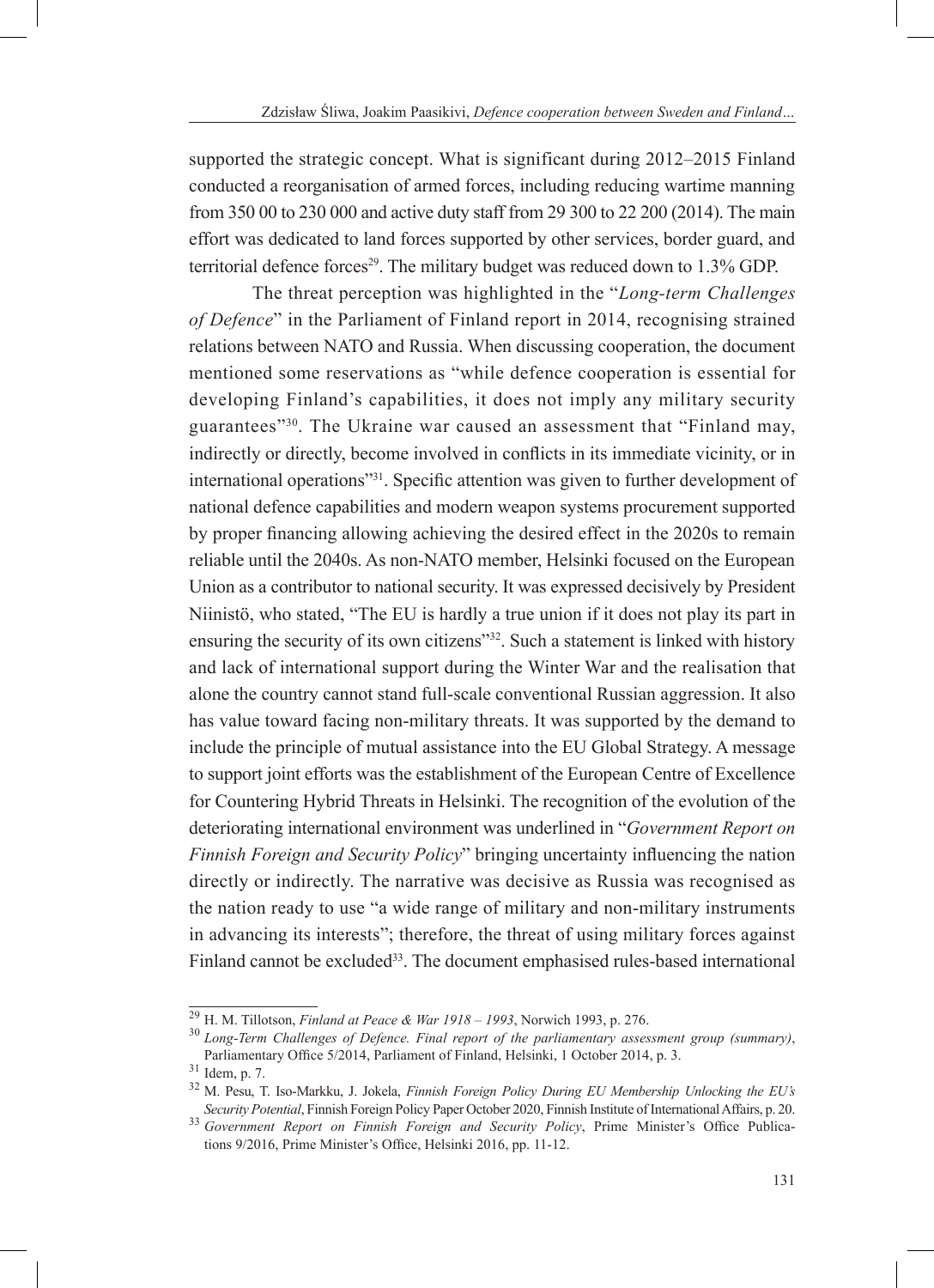cooperation as an important factor to preserve independence. The role of Sweden and Nordics was mentioned along with the importance of the NATO Open Door Policy as an option not excluded toward the future.

The "*Government's Defence Report",* published in 2017, focused on defence systems' capabilities to face changing security environment and evolving nature of war. It was recognised that existing military capabilities as of 2017 are adequate within all the services<sup>34</sup>. Again, non-alliance was seen in the context of the growing importance of defence cooperation, which, however, "does not provide any security guarantees to Finland akin to those given to a member of a military alliance"35. The nation sees the importance and value of continuity of the NATO's Enhanced Opportunity Programme (EOP) and the '28 (NATO) +2 (Finland & Sweden)' initiative. Again, Sweden was recognised as a country with special status to strengthen its bilateral security and Baltic Sea region. Finally, the document covers major tasks for services, weapon procurement and mentioning manor capability programs.

There is strong support for Finnish homeland defence based on commonly understood principles of the "whole-of-government", and "whole-of-society" approaches. It involves all military and civilian authorities to participate actively during crisis and war, which is legally founded by the "Readiness Act and in the State of Defence Act, which would come into force through a presidential decision verified by parliament in case of a crisis"36. The lack of progress in building EU military capabilities supports the Finnish-Swedish and Finnish-US cooperation and partnership with NATO within various exercises and initiatives and will continue in the future. Nevertheless, reliance on own capabilities is deeply rooted in the national identity and is playing a role, causing the nation to invest in defence and enhance the nation's resilience potential. The Winter War spirit<sup>37</sup> (Finnish: Talvisodan henki) is part of national heritage influencing the perception of national security, which is always relying first on the whole population dedication and comprehensive national preparations during peacetime.

<sup>34</sup> *Government's Defence Report,* Prime Minister's Office Publications 7/2017, Prime Minister's Office, Helsinki 2017, pp. 11-13.<br><sup>35</sup> Idem, p. 16.<br><sup>36</sup> C. S. Chivvis et al., *NATO's Northeastern Flank...*, op. cit., p. 201.<br><sup>37</sup> P. Himberg, *This was the spirit of the Winter War and a miracle through the eyes of a contempor* 

Yle 29 November 2019, https://yle.fi/aihe/artikkeli/2019/11/29/talvisota [accessed on 20.02.2021].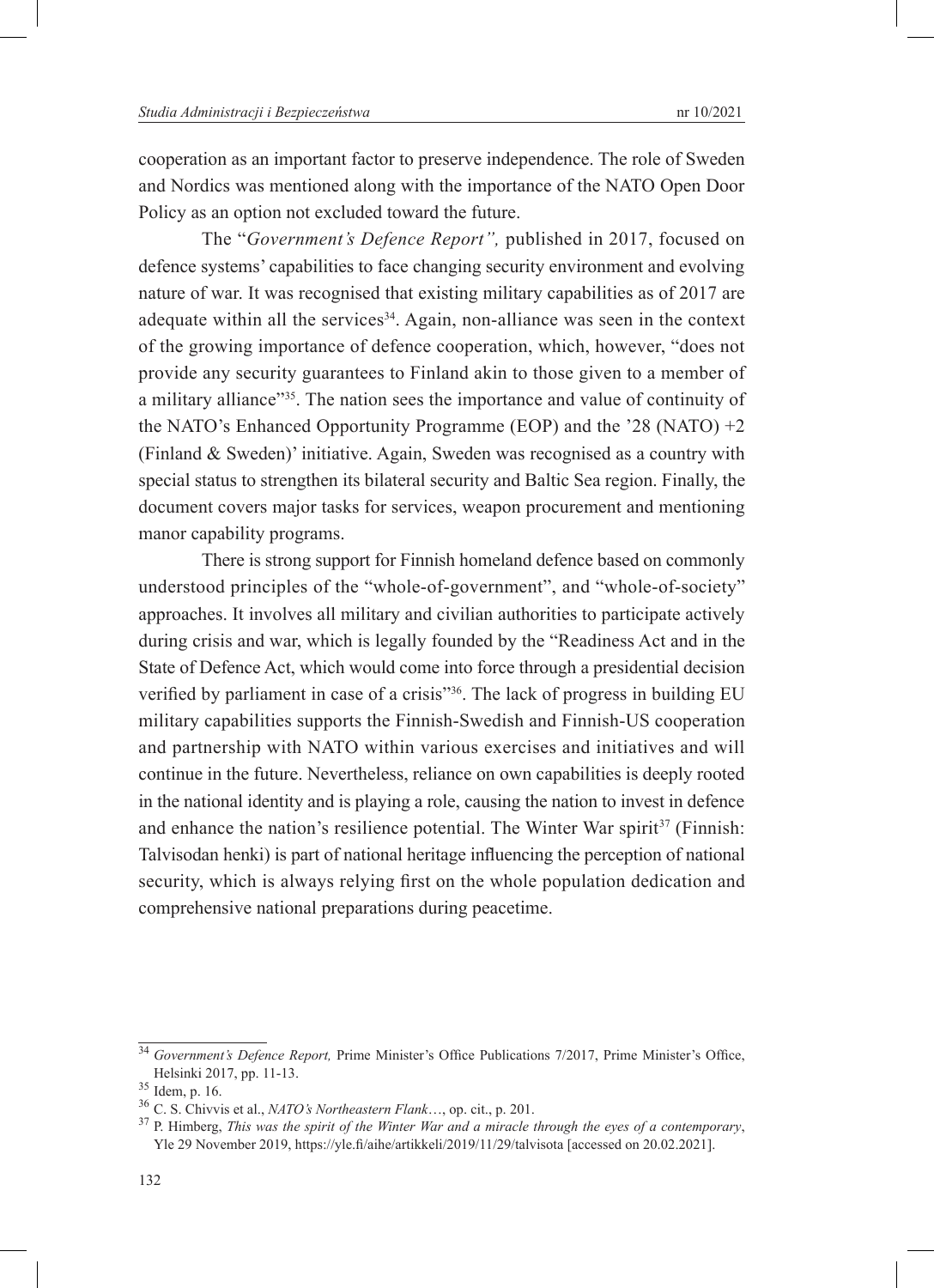# **Swedish-Finnish Military Cooperation**

The Finnish-Swedish Post-Cold War cooperation was primary initiated at a technical level of defence forces. As the outcome of joint exercises, primarily air and naval forces, the need for information exchange outside of intelligence and streamlining of governmental permissions regarding entry to the partner nation territories became apparent. In the naval arena, exchange of information within the framework of '*Sea Surveillance Cooperation Finland and Sweden (SUCFIS)*' came about in 200638 after some years of negotiation, technical studies and implementation of secure communications, at the same time when the Finnish and Swedish navies and amphibious units increased their cooperation. At the beginning of the Millennium, bilateral air force exercises were carried out within the framework of NORDEFCO but they were formalised in bilateral agreements<sup>39</sup>. The increased cooperation was administratively cumbersome as all international exercises had to be approved by the government in several steps, with decisions at each step.

What, then, about an ever-deepening military cooperation between Sweden and Finland, perhaps culminating in a formalised defence union? The two governments expressed the will for continued bilateral planning and exercises for further combat systems integration and interoperability, identification of capability gaps and overlaps, which are still an impediment toward a formalised defence union. More likely, the cooperation will continue but will not include any binding agreements on mutual support, and that it will be complemented by bi- and multilateral statements of intent, or agreements, such as those entered into trilaterally between Sweden, Finland and the United States, and Sweden, Finland and Norway<sup>40</sup>. An example of a successful outcome from the Swedish and Finnish points of view is the statement from General Jeff Harrigian, US Air Forces in Europe and Africa commander. Commenting the deployment of B-1 bombers to Norway in February 2021 he stated "operational readiness and our ability to support Allies and partners and respond with speed are critical to combined success"41. The popular support for further Swedish-Finnish defence

<sup>38</sup> J. Cohn*, Svensk och finsk försvars- och säkerhetspolitik – likheter och skillnader*, Swedish Defence University 2013, p. 20. 39 S. Nielsen, *CBT – Cross Border Training,* "Scandinavian Aviation Magazine" 2021, https://flymag.dk/

cbt-cross-border-training/ [accessed on 14.02.2021]. <sup>40</sup> C. Salonius-Pasternak, H. Vanhanen, *Finnish-Swedish defence cooperation: What history suggests about future scenarios,* Finnish Institute of International Affairs 03 June 2020, https://www.fiia.fi/julkaisu/

finnish-swedish-defence-cooperation?read [accessed on 9.02.2021]. <sup>41</sup> G. Jennings, *US to deploy B-1B bombers to Norway for first time*, "Janes" 03 February 2021, https://www.janes. com/defence-news/news-detail/us-to-deploy-b-1b-bombers-to-norway-for-first-time [accessed on 9.02.2021].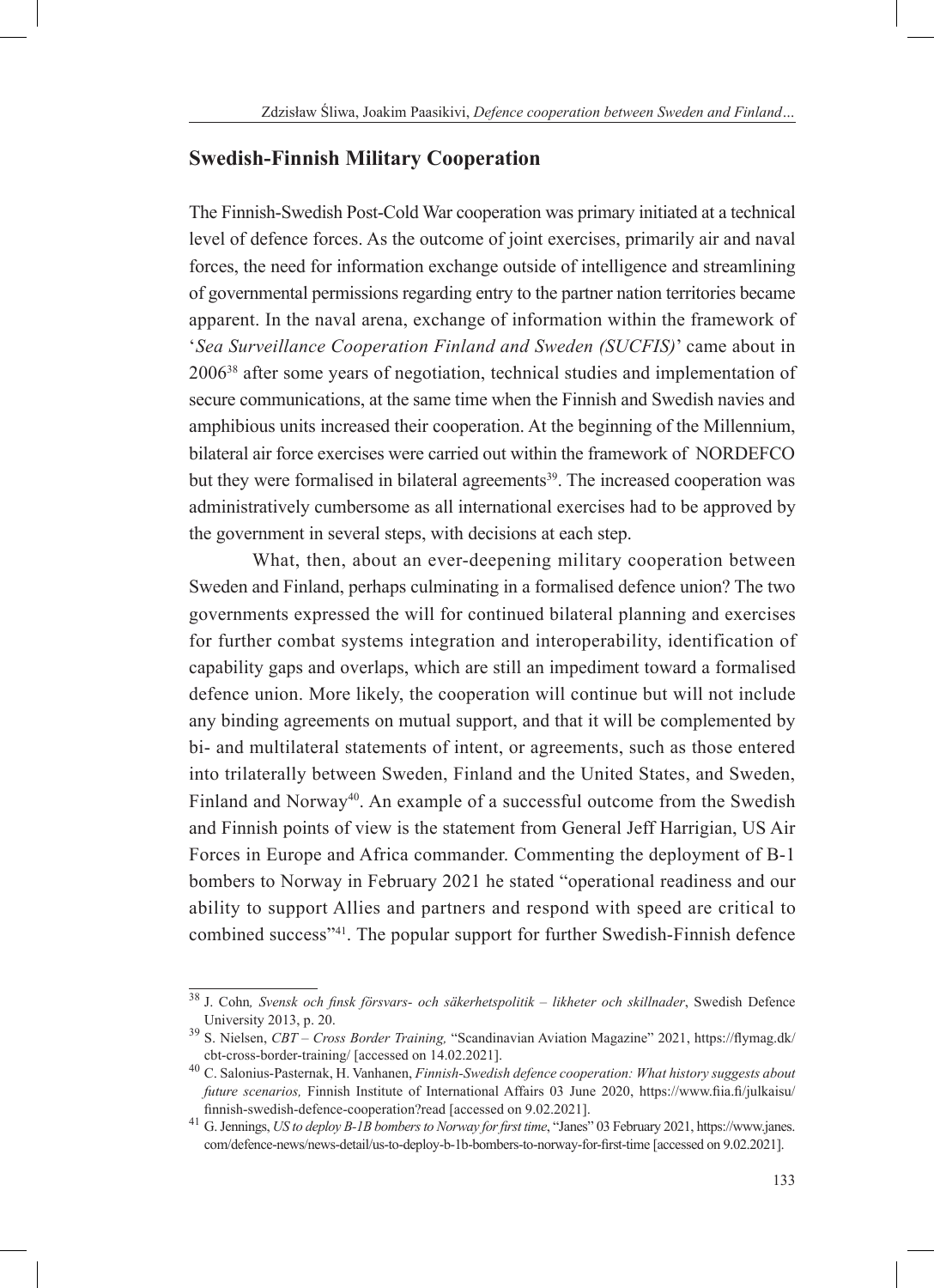cooperation is also great in both countries<sup> $42$ </sup>. The limit for defence cooperation is likely to be found in the threat perceptions of the two countries. Currently, they are well aligned, but would the Swedish enthusiasm be great for going to war with Russia over any Russian expansion into Finnish Lapland to extend its protection of the Kola Peninsula bases? Or the Finnish support in order to protect the Swedish Island of Gotland?43 One should hope that there never will be any need to find out.

What is significant, Sweden and Finland decided to close ranks in the defence area in 2013, which was ahead of Crimea and the Ukraine war. It was based on assessing the international situation, regional security and the necessity to support each other during crisis and war. Such a decision would allow better use of national capabilities in concert with the partner. As the outcome, such cooperation "would increase interoperability and the capability to act jointly, both nationally and internationally"44. The meaningful document was the '*Action Plan for Deepened Defence Cooperation*' 45 (06 May 2014), delivering guidance for further development; therefore, governments tasked respective Ministries of Defence to develop priority areas to contribute to nations' joint effort. The report delivered by the Swedish Armed Forces and the Finnish Defence Forces recognised Navy, Air Force, Army, secure communication, logistics and materiel procurement and combined units as key areas. It included specific proposals: a bilateral standing Swedish-Finnish Naval Task Group (SFNTG) with full operational capability by 2023, interoperability of the Swedish and Finnish Air Forces, joint base operations and joint command and control capability, and finally, a combined Finnish - Swedish Brigade Framework<sup>46</sup>.

The consultations continued to sign *'Final reports on deepened defence cooperation between Finland and Sweden'* in May 2015 by the Defence Ministers of Finland and Sweden. It identified three specific capabilities: common air operations, joint base operations and interoperable command and control (C2) with a secure communications network and associated information exchange equipment as key enablers<sup>47</sup>. This initial period was characterised by the close cooperation of

<sup>42</sup> *Rapport Inställningen till Nato. Frivärld*, Demoskop 28 November 2017, https://frivarld.se/wp-content/

uploads/2017/11/NATO.pdf, [date of access: 09.02.2021]. <sup>43</sup> G. Herolf, *Paasikivi 150 år-seminariet*, "Nupsamfundet" 19 October 2020, https://www.nupsamfundet.

<sup>&</sup>lt;sup>44</sup> Defence cooperation between Finland and Sweden, Government Offices of Sweden, the content published between 03 October 2014 - 20 January 2019, https://www.government.se/government-policy/

defence/defence-cooperation-between-finland-and-sweden/, [date of access: 02.02.2021]. <sup>45</sup> *Action Plan for Deepened Defence Cooperation*, Ministry of Defence of Finland, May 2014, https:// www.defmin.fi/files/2833/ACTION\_PLAN\_FOR\_DEEPENED\_DEFENCE\_COOPERATION\_<br>BETWEEN\_SWEDEN\_AND\_FINLAND.pdf [accessed on 8.02.2021].

BETWEEN\_NCONDENAND.<br><sup>46</sup> Idem.<br><sup>47</sup> *Final reports on deepened defence cooperation between Finland and Sweden*, Ministry of Defence of Sweden, May 2015, p. 4, https://www.government.se/49baf3/globalassets/government/dokument/forsvarsdepartementet/ final-reports-on-deepened-defence-cooperation-between-finland-och-sweden.pdf [accessed on 8.02.2021].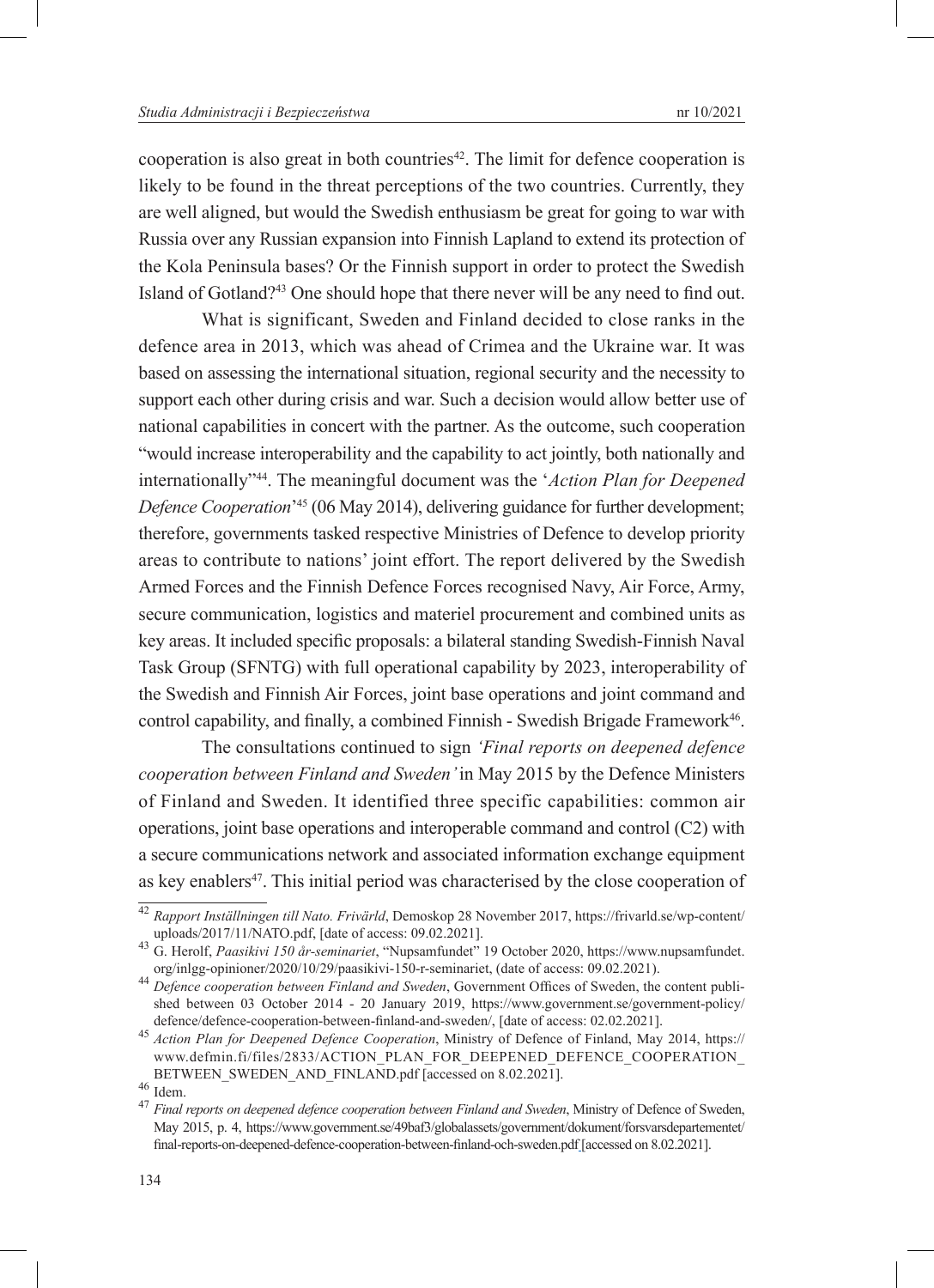air and naval forces, including the Swedish-Finnish Naval Task Group (SFNTG)<sup>48</sup>. The air force was operating from the partner nation air bases, specifically using Ruska in Finland and Flygvapenövning in Sweden, practising joint air missions for the national defence of the respective arranging countries.

After a period of consultations, the '*Memorandum of Understanding between the Government of the Republic of Finland and the Government of the Kingdom of Sweden on Defence Cooperation*' signed on 09 July 2018 created the bilateral cooperation framework<sup>49</sup>. The document named nineteen areas of cooperation to be funded nationally and legally, referring to Status of their Forces, done in Brussels on 19 June 1995 (NATO/PfP SOFA)<sup>50</sup>. It was an important step for further formalisation of cooperation and asking nations to make the required steps toward implementing the Memorandum. As the outcome, closer cooperation of land forces was observed and the crisis response exercises shifted to high-intensity conflict scenarios and combined joint operations, including urban areas. Initial exercises between the Swedish Norrbotten regiment and the Finnish Jääkäriprikaati and Kainuun prikaati took impetus. Both nations took part in the exercise '*Trident Juncture 2018'* in Norway; a Finnish unit was integrated into a Swedish brigade<sup>51</sup>. Swedish exercise 'Northern Wind 2019' in March 2019 included subordination of a Finnish battalion battlegroup to Swedish brigade showing the extension of interoperability and verification of command and control systems in the field.

The close relations between the five Nordic nations were highlighted by signing on 13 November 2018 the *'Nordic Defence Cooperation Vision 2025'*<sup>52</sup>*.* The Vision states that the Nordic countries have different security policy affiliations but face the same challenges and must strive for close, effective and cost-efficient cooperation to strengthen our national defence and capability to take joint action. According to the Vision, the countries maintain close security and defence policy dialogue and strengthen cooperation in peace, crisis, and conflict. The same year Finland, Sweden, and the United States signed a '*Trilateral Statement of Intent*' to deepen defence cooperation and complement bilateral cooperation and create

<sup>48</sup> P. Szymański, *The northern tandem. The Swedish-Finnish defence cooperation*, OSW Commentary, Warsaw, 20 March 2019, p. 4. <sup>49</sup> *Memorandum of Understanding between the Government of the Republic of Finland and the Government* 

*of the Kingdom of Sweden on Defence Cooperation,* Ministry of Defence of Sweden, July 2018, www. government.se/49fcef/globalassets/government/dokument/forsvarsdepartementet/2018/mou-finnishswedish-defence-cooperation-20180625-signerad.pdf [accessed on 8.02.2021].<br><sup>50</sup> Idem, para 3, 4, 6.<br><sup>51</sup> P. Szymański, The northern tandem…, op. cit., p. 8; M. Nilsson, *Svenskt-finskt samarbete i Norge*, Swedish

Armed Forces, 29 October 2018, https://www.forsvarsmakten.se/sv/aktuellt/2018/10/svenskt-

finskt-samarbete-i-norge [accessed on 8.02.2021]. <sup>52</sup> *Nordic Defence Cooperation Vision 2025*, The NORDEFCO Website, https://www.nordefco.org/Files/ nordefco-vision-2025-signed.pdf [accessed on 8.02.2021].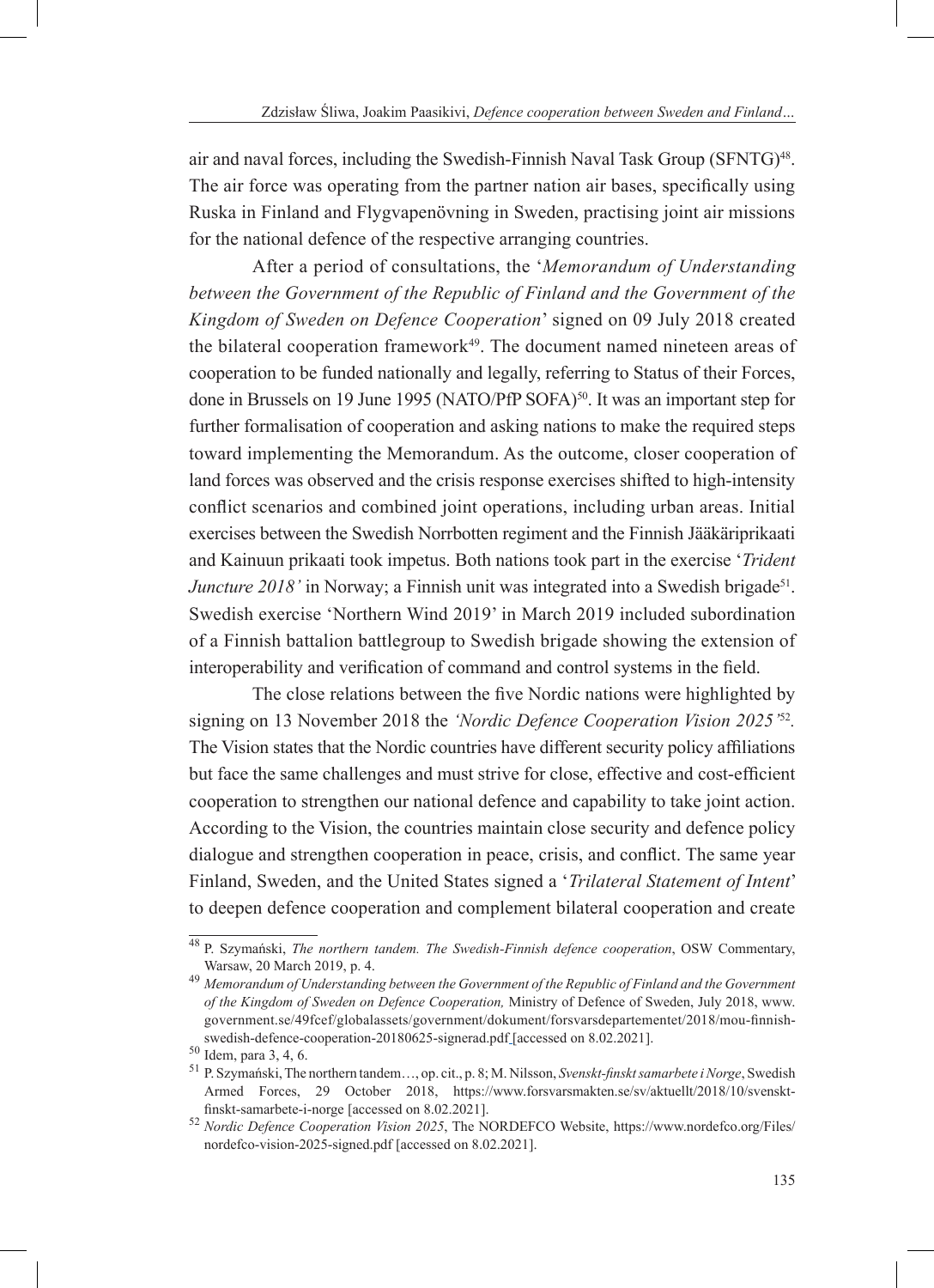synergies<sup>53</sup>. The participants recognised the need to extend trilateral defence relationship and cooperation supplementing bilateral relations and those with NATO, EU and NORDEFCO. Next, in September 2020, the defence ministers of Finland, Sweden and Norway signed an agreement to improve "their defence capability and cooperation in peace, crisis and conflict"54. The Ministers based the decision on similar concerns toward regional security in the Baltic Sea region and other critical national security areas, e.g. the High North. The agreement will be supported by consultations and coordination of the joint strategic planning group's national operations plans. The *'Nordic Agreement concerning Cooperation in the Defence Materiel Area'* is another step to close ranks in common activities' efficiency, allowing the creation of interoperability as a critical factor for any military and non-military actions. The defence cooperation will be further coordinated with Denmark and Iceland as Nordic partners. In respect of Finland, Swedish Minister for Defence Peter Hultqvist, in his statement, highlighted "the enhanced defence cooperation with Finland is based on similar interests, values and priorities"<sup>55</sup>.



**Figure 1.** The Chiefs of Defence, General Micael Bydén (Sweden) and General Timo Kivinen (Finland) signing the Military Strategic Concept (18 December 2019) Source: Courtesy of the Swedish Armed Forces. Photo by: Juhani Kandell.

<sup>53</sup> *Trilateral Statement of Intent among the Department of Defense of the United States of America and the Ministry of Defence of the Republic of Finland and the Ministry of Defence of the Kingdom of Sweden*, Ministry of Defence of Finland, 8 May 2018, https://www.defmin.fi/files/4247/Trilateral\_Statement\_of

Intent.pdf, [accessed on 8.02.2021]. <sup>54</sup> *Finland, Norway and Sweden enhance their trilateral military operations cooperation*, Government Offices of Sweden 23 September 2020, https://www.government.se/opinion-pieces/2020/09/finland-norway-and-sweden-enhance-their-trilateral-military-operations-cooperation/ [accessed on 2.02.2021]. <sup>55</sup> *Riksdag adopts legislation*…, op. cit.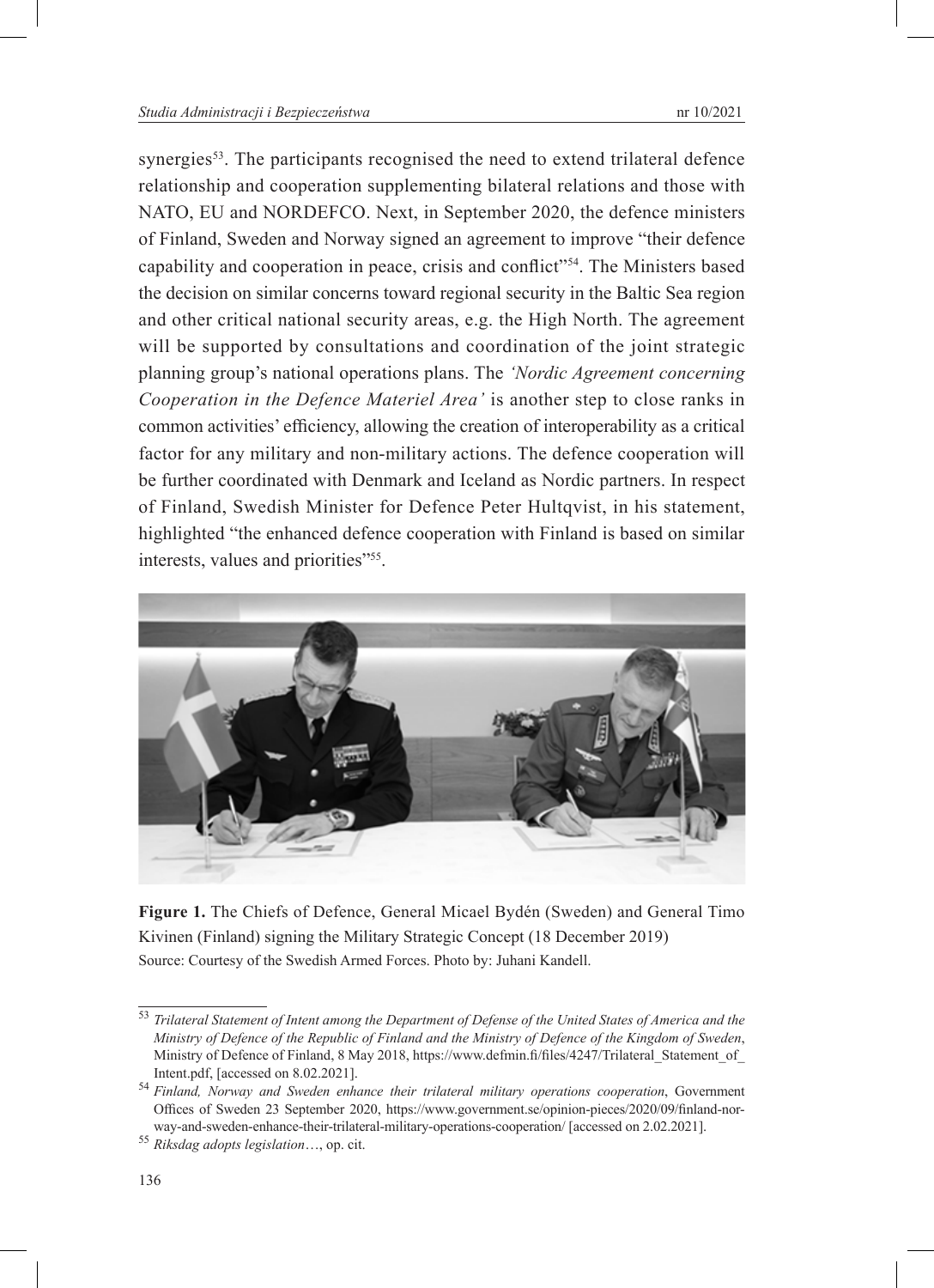The joint "*Military Strategic Concept*" signed by Swedish and Finnish Chiefs of Defence in December 2019 was another step toward closer cooperation and translation of "the political will into aims, directions and guidelines for the military level"56. It demonstrated that the nations' efforts to the date were promising and conducted in support of bilateral and regional security (the signing ceremony see Fig. 1). Both military leaders recognise that there is a future for joint defence when working hand-in-hand.

For both nations, 2020 was an important year following political decisions, improvement of strategic concepts and their implementation into defence and civil forces. It included national directions and guidance to shape future military development to underpin cooperation as an important factor. The nations currently discuss legal aspects of host nation support, similar to the *'NATO Schengen zone'* concept or EU PESCO *'Military mobility'*. The agreement will be reached, allowing both nations armed forces to conduct operations on each other's territory. It will be linked with making command and control arrangements as this aspect is rather important with respect to multinational forces. The analysis above indicates the favourable political climate for increased defence cooperation, but the politically driven cooperation aiming at an increased joint defensive capability came later.

# **The perception of integration with NATO**

### Swedish policy towards NATO

The Swedish political climate regarding membership in NATO has become more positive over the past decade. While the centre and centre-right parties have been in favour of NATO membership for quite some years, they have never had a majority in the Riksdag. To some extent, that picture is now changing, as the populist right party '*Sweden Democrats'* in the late 2020s changed their stance from negative towards membership to proposing that Sweden should adopt a '*NATO Option'*, similar to that of Finland<sup>57</sup>. The subsequent statement in the Riksdag's Joint Committee on Foreign Affairs and Defence<sup>58</sup> was a message that there was a prevalent public opinion that was not against NATO membership for the first time. However, it is not entirely

<sup>56</sup> *Sweden and Finland signs Military Strategic Concept for the deepened defence cooperation*, Swedish Armed Forces 18 December 2019, https://www.forsvarsmakten.se/en/news/2019/12/sweden-and-finland-

signs-military-strategic-concept-for-the-deepened-defence-cooperation/ [accessed on 25.02.2021]. <sup>57</sup> *Sverige bör hålla en dörr öppen till Nato*, "Aftonbladet" 09 December 2020, https://www.aftonbladet.se/

debatt/a/vAkxxj/sverige-bor-halla-en-dorr-oppen-till-nato [accessed on 8.02.2021]. <sup>58</sup> *Utskott anser att Sverige bör uttala en Nato-option*, Sveriges Riksdag 09 December 2020, https://www.riksdagen.se/sv/aktuellt/2020/dec/9/utskott-anser-att-sverige-bor-uttala-en-nato-option/ [accessed on 8.02.2021].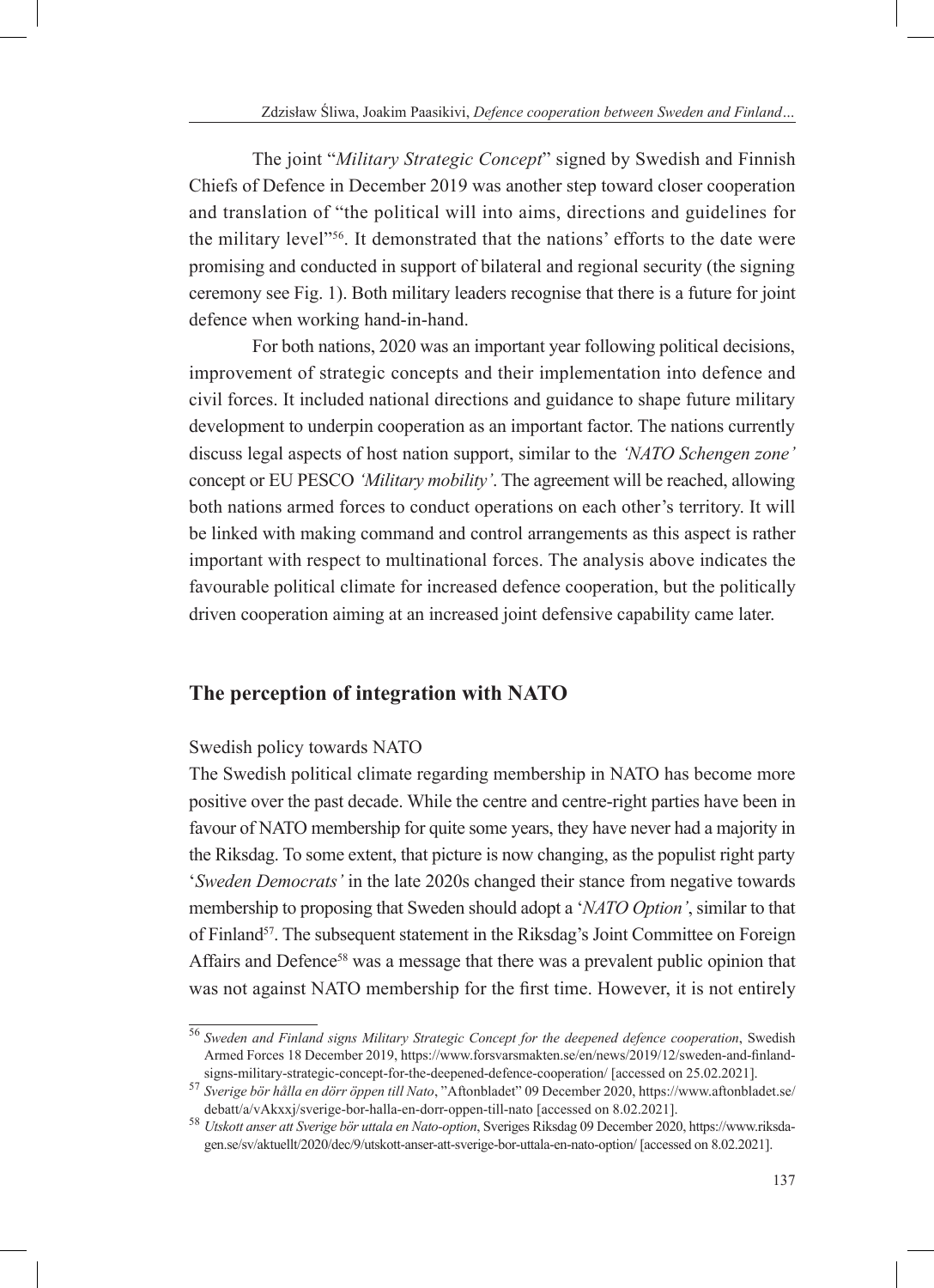positive either, as the Sweden Democrats do not really want to join NATO, but rather for Sweden to enter into a Defence Union with Finland, and by expressing the '*NATO Option*' align the Swedish line with the Finnish one. Of course, it can be argued that the concept of having a NATO Option is redundant, as all sovereign nations are free to make their own political decisions. Nevertheless, it is seen as a change big enough to warrant strong rebuttals from the Government, where  $Prime^{59}$ , Foreign<sup>60</sup> and Defence61 ministers have argued against it, all while still being positive to an even closer partnership with NATO. The Swedish public opinion has also become more favourable to NATO, according to polls. A poll commissioned by the largest tabloid paper in Sweden, '*Aftonbladet'*, made in December 2019 and published in January 2021, showed that 46% favoured NATO membership, 34% were against, and  $20\%$  undecided<sup>62</sup>. As all parties have stated that any membership application to NATO has to be preceded by a referendum, those numbers are seen as significant. Finnish Policy towards NATO

While Sweden seems to have moved politically towards a more favourable view on a possible NATO membership, the Finnish line of military non-alignment seems largely unchanged. Only two centre-right parties in the Finnish Parliament favour membership, while a solid majority of seven are against it  $63$ . However, the then Prime Minister Lipponen stated in 2001 that "they would like to see that Finland would not have this NATO option when the time comes. That would, of course, mean that Finland's non-alignment policy is not credible. And to still maintain this NATO option, we need a certain amount of cooperation"64. The Finnish Parliamentary Security Policy Monitoring Group in 2009 published a report stating that "Finland is not a member in any military alliance but it closely cooperates with NATO and maintains the option of seeking membership in the organisation<sup>765</sup>. The concept of a NATO option has for some time now been seen as part of the

<sup>59</sup> *Statsminister Stefan Löfven om en Nato-option*, Youtube 09 December 2020, https://www.youtube.

com/watch?v=QrvLqwtXcuA [accessed on 8.02.2021]. <sup>60</sup> *Tal av utrikesminister Ann Linde vid Folk och Försvars rikskonferens,* Regeringskansliet 11 January 2021, https://www.regeringen.se/tal/2021/01/tal-av-utrikesminister-ann-linde-vid-folk-och-forsvars-rikskonferens/, [accessed on 8.02.2021]. <sup>61</sup> Idem. <sup>62</sup> L. Mellin, Nära varannan vill att Sverige går med i Nato, "Aftonbladet" 12 January 2021, https://www.

aftonbladet.se/nyheter/kolumnister/a/yRg23E/nara-varannan-vill-att-sverige-gar-med-i-nato, [accessed on 22.02.2021]. <sup>63</sup> *Yles enkät om försvars- och säkerhetspolitik: Flera oppositionspartier är redo att minska på antalet* 

*jaktplan*, Svenska.Yle 19 January 2019, https://svenska.yle.fi/artikel/2019/01/19/yles-enkat-om-for-

svars-och-sakerhetspolitik-flera-oppositionspartier-ar-redo-att, [accessed on 8.02.2021]. <sup>64</sup> *Archive and Chronology of Finnish Foreign Policy*, Finnish Institute of International Affairs 31 March

<sup>2001,</sup> https://www.eilen.fi/en/chronology/?q=nato+option, [accessed on 8.02.2021]. <sup>65</sup> *Finnish Security and Defence Policy 2009. Government Report*, Prime Minister's Office Publications, p. 81, https://www.files.ethz.ch/isn/156933/Finland\_English-2009.pdf, [accessed on 8.02.2021].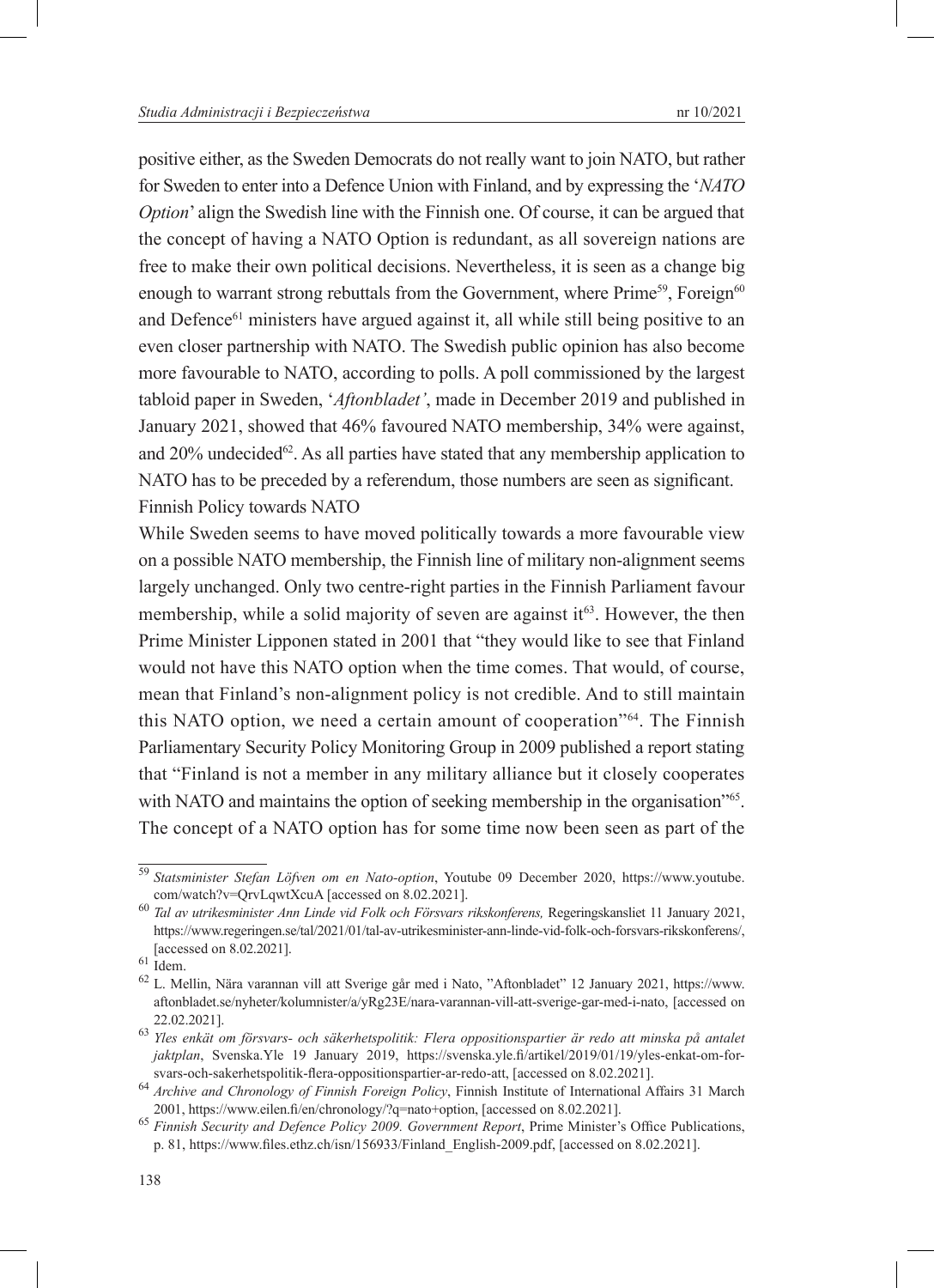Finnish security policy, but its efficacy has been questioned on the grounds that if the Finnish Government says that Finland will not join NATO, nor express a readiness to assist its neighbours militarily, the likelihood of NATO membership seems very low regardless of options<sup>66</sup>. There was a perception that Finland is "likely to keep the door to NATO open but not walk through it in the foreseeable future"67. Finnish public opinion also seems to be quite set against NATO membership, and numbers have not moved significantly over the years. A survey published in 2019 states that 22% of Finns believe that the country should join NATO while 47% oppose membership<sup>68</sup>.

# **Conclusions**

The cooperation between Sweden and Finland and other nations has progressed significantly as an example of a well-coordinated and systematic approach to national and regional defence. The background is not only linked with similar perception of multi-vector threats, as it is linked with their history and relatively close social and economic models. The Russian actions in Georgia and Ukraine were treated very seriously as a worrying factor for regional security and such an approach supported their cooperation. They recognised the importance of high readiness forces and deployability to support security and be a deterrent factor supported by societal resilience. Geographically, the direct threat was much more potent toward Finland, but it is obvious that failure or Helsinki could cause the aggressor's intent to continue hostiles to the West or stop on the Swedish border, creating unpredictable future intentions. Of course, the geographical factor has an important role in causing them to consider the value of joint operational plans and close links between armed forces based on combined joint military exercises (e.g. 'Arctic Challenge', 'Cold Response', 'Northern Wind', 'Northern Wind' and 'Trident Juncture' or cross border training), weapon systems procurement and consultations. The enhancement during peacetime will benefit during any crisis or conflict situation affecting every single nation. So far, the Swedish side has been more verbal about the strategic benefits of the close cooperation. It was

<sup>66</sup> M. Gestrin-Hagner, *Svensk expert: Om Finland vill ha militär hjälp borde ni också hjälpa andra*, HBL 19 June 2016, https://www.hbl.fi/artikel/svensk-expert-om-finland-vill-ha-militar-hjalp-borde-ni-ocksahjalpa-andra/ [accessed on 9.02.2021].<br><sup>67</sup> C. S. Chivvis et al., *NATO's Northeastern Flank...*, op. cit., p. 193.<br><sup>68</sup> I. Haavisto, *Nato-kannat vakaita – Kannatuksessa suuria eroja miesten ja naisten välillä, Elinkeinoe* 

Valtuuskunta 14 December 2019, https://www.eva.fi/blog/2019/12/14/nato-kannat-vakaita-kannatuksessasuuria-eroja-miesten-ja-naisten-valilla/ [accessed on 9.02.2021].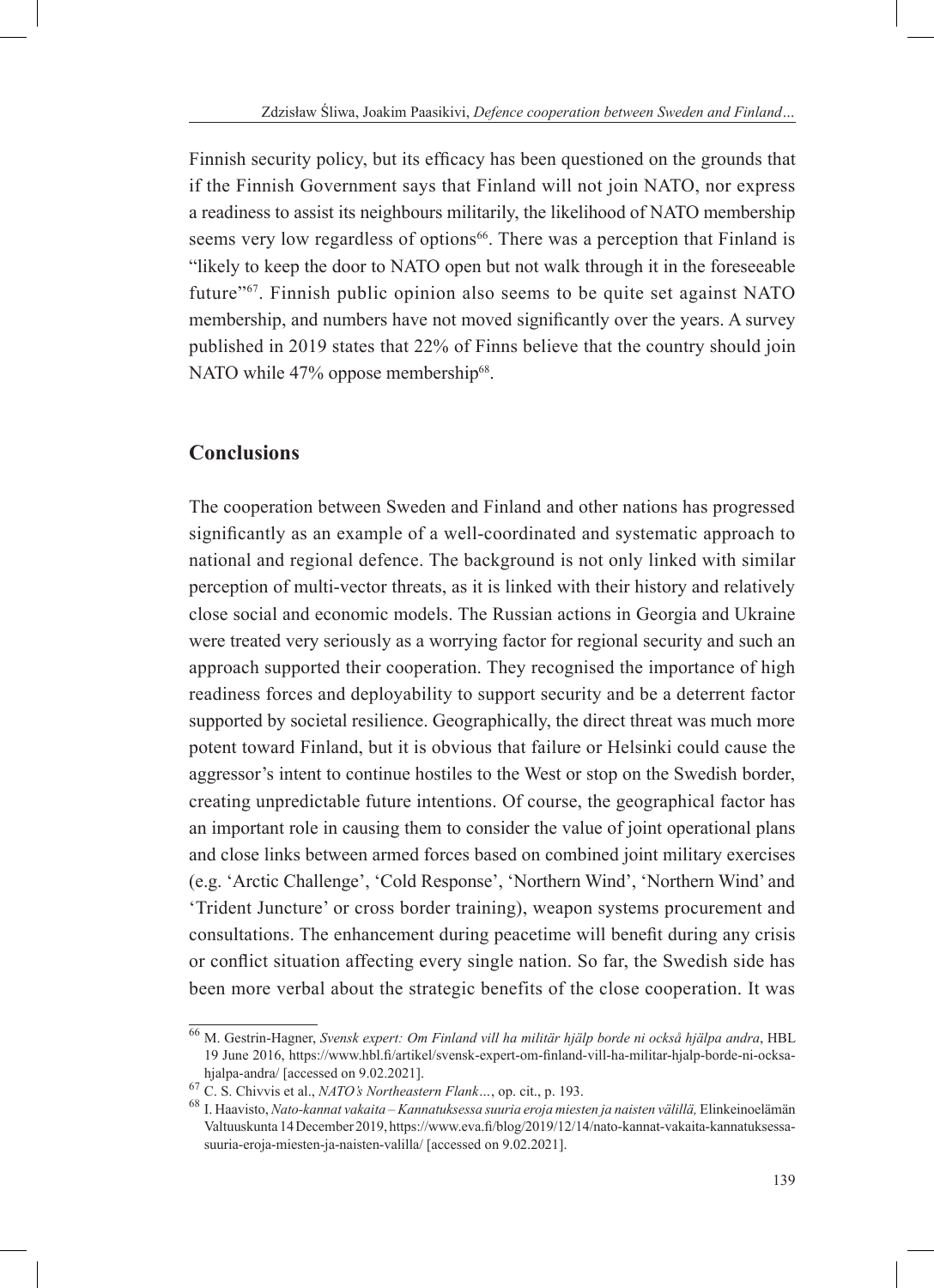expressed by the Swedish Defence Minister and the Swedish Deputy Air Force Chief, who highlighted the importance of the strategic depth and the possibility to have one air force with two commanders. They articulated it during a visit to Saab, the producers of the '*Gripen*' multi-role aircraft<sup>69</sup>. Those statements were part of a sales pitch aimed at the ongoing Finnish HX fighter procurement, but showed both industrial and strategic Swedish interests.

The differing affiliation to EU or NATO is not an obstacle as such bodies and NORDEFCO, or Arctic Council, allow the presentation of a common voice in important matters. The cooperation is of great importance for both nations and will strengthen as the shared security concerns and not changing and are ever-evolving, including a range of so-called hybrid threats. There is a common perception asking for building comprehensive defence capabilities based on using all national assets but hand-in-hand with partners and international organisations. There are still many differences connected with the model of armed forces, command and control systems, and periods of insufficient funding of defence, causing the desired end state to not be achieved soon. The horizon 2030 will mean significant progress and maybe other nations' closer attention to those two countries joint decisions. It would be very encouraging factor regionally and for NATO strengthening its northern flank. Sweden is essential due to a strong desire to move closer to Finland, which was historically very independent but ready to receive Stockholm assistance. Historically it is not completely new considering that Sweden and Finland were one country from ca 1150 to 1809 when Finland was lost to Russia and that some 6% of the Finnish population has Swedish as their mother tongue; Finnish and Swedish are official languages in Finland, and some 7% of the Swedish population has Finnish roots<sup>70</sup>.

#### **Bibliography**

- 1. *A Functional Defence*, Swedish Government DS 2008/09:140, Stockholm, 19 March 2009, Chapter 3.
- 2. *Action Plan for Deepened Defence Cooperation*, Ministry of Defence of Finland, May 2014, https://www.defmin.fi/files/2833/ACTION\_PLAN\_FOR\_DEEPENED\_ DEFENCE\_COOPERATION\_BETWEEN\_SWEDEN\_AND\_FINLAND.pdf.
- 3. Alozious J., *Sveriges försvarsutgifter 1900-2022,* FOI MEMO 7249, Stockholm 2020.

<sup>69</sup> S. Sprenger, *Swedish defense leaders push Saab's Gripen offer for Finland*, "Defence News" 16 February 2021, https://www.defensenews.com/global/europe/2021/02/17/swedish-defense-leaders-push-saabs-gripen-

offer-for-finland/ [accessed on 23.02.2021]. <sup>70</sup> E. Vuonokari, *Statistik om sverigefinländare*, "Sverigefinländarnas arkiv" March 2017, https://arkisto.org/ sverigefinsk-kultur/vilka-ar-sverigefinlandare/statistik/ [accessed on 25.02.2021].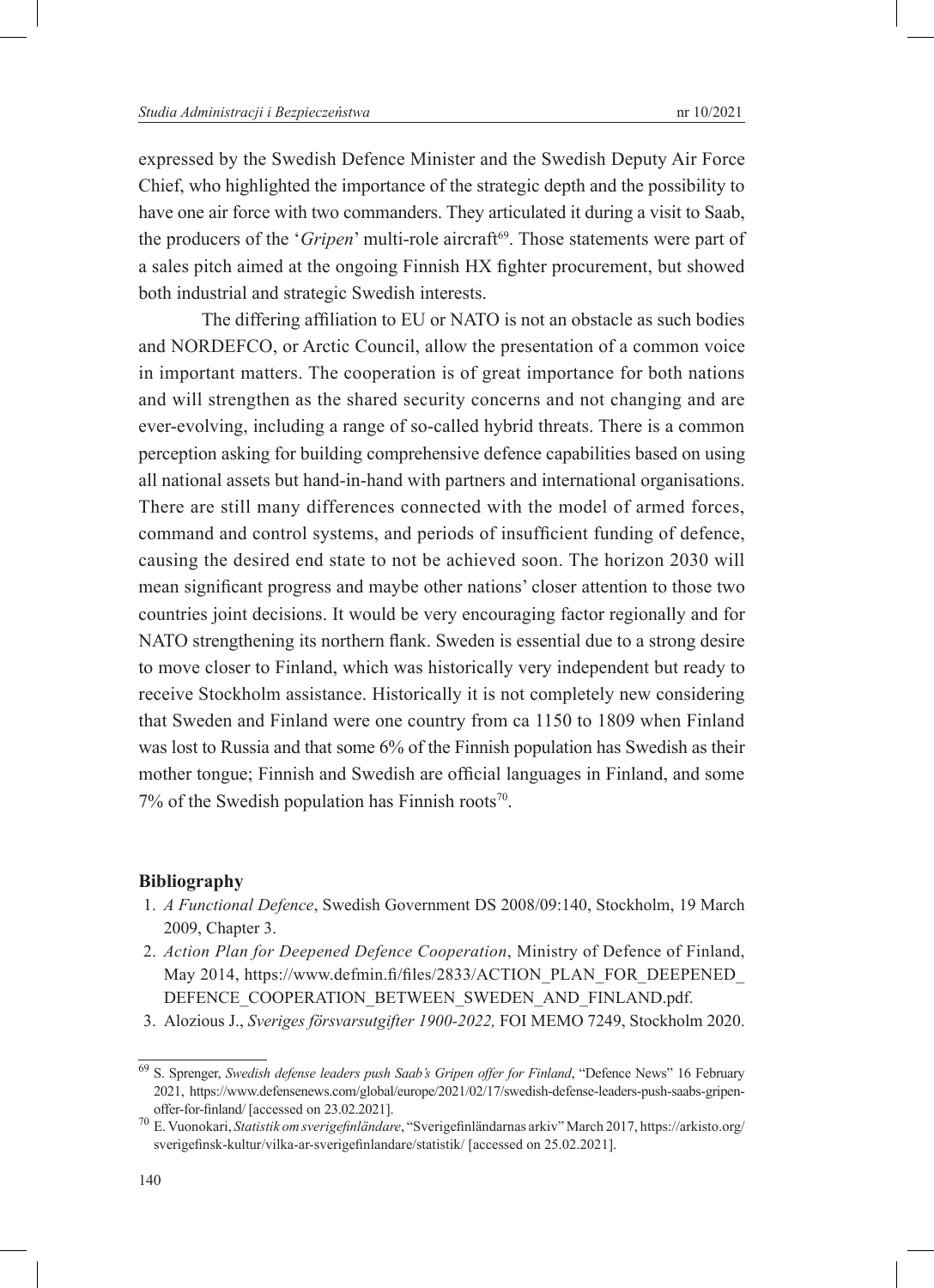- 4. *Archive and Chronology of Finnish Foreign Policy*, Finnish Institute of International Affairs, 31 March 2001, https://www.eilen.fi/en/chronology/?q=nato+option.
- 5. Chivvis C. S. et al., *NATO's Northeastern Flank. Emerging Opportunities for Engagement*, Santa Monica 2017.
- 6. *Choices in a Globalised World*, (Vägval i en Globaliserad Värld), Defence Commission, Swedish Ministry of Defence, Stockholm 2013, Ds 2013:33, 2013.
- 7. Cohn J.*, Svensk och finsk försvars- och säkerhetspolitik likheter och skillnader*, Swedish Defence University 2013.
- 8. *Defence cooperation between Finland and Sweden*, Government Offices of Sweden, the content published between 03 October 2014 - 20 January 2019, https://www.government. se/government-policy/defence/defence-cooperation-between-finland-and-sweden/.
- 9. *Development of modern total defence*, Government Offices of Sweden, 11 June 2018, https://www.government.se/articles/2018/05/development-of-modern-total-defence/.
- 10. Drent M., Meijnders M., *Multi-year Defence Agreements A Model for Modern Defence?* The Hague 2015.
- 11. Edström H., Gyllensporre D., Westberg J., *Military Strategy of Small States: Responding to External Shocks of the 21st Century*, Routledge 03 September Londyn 2018.
- 12. *Final reports on deepened defence cooperation between Finland and Sweden*, Ministry of Defence of Sweden, May 2015. https://www.government.se/49baf3/globalassets/ government/dokument/forsvarsdepartementet/final-reports-on-deepened-defencecooperation-between-finland-och-sweden.pdf.
- 13. *Finland, Norway and Sweden enhance their trilateral military operations cooperation*, Government Offices of Sweden, 23 September 2020, https://www.government.se/ opinion-pieces/2020/09/finland-norway-and-sweden-enhance-their-trilateral-militaryoperations-cooperation/.
- 14. *Finnish Security and Defence Policy 2009. Government Report*, Prime Minister's Office Publications, https://www.files.ethz.ch/isn/156933/Finland\_English-2009.pdf.
- 15. *Finnish Security and Defence Policy 2012. Government Report*, Prime Minister's Office Publications 1/2013, Helsinki 2013.
- 16. Gestrin-Hagner M., *Svensk expert: Om Finland vill ha militär hjälp borde ni också hjälpa andra*, HBL 19 June 2016, https://www.hbl.fi/artikel/svensk-expertom-finland-vill-ha-militar-hjalp-borde-ni-ocksa-hjalpa-andra/.
- 17. *Government Report on Finnish Foreign and Security Policy*, Prime Minister's Office Publications 9/2016, Prime Minister's Office, Helsinki 2016.
- 18. *Government's Defence Report,* Prime Minister's Office Publications 7/2017, Prime Minister's Office, Helsinki 2017.
- 19. Haavisto I., *Nato-kannat vakaita Kannatuksessa suuria eroja miesten ja naisten välillä,* Elinkeinoelämän Valtuuskunta 14 December 2019, https://www.eva.fi/blog/2019/12/14/ nato-kannat-vakaita-kannatuksessa-suuria-eroja-miesten-ja-naisten-valilla/.
- 20. Herolf G., *Paasikivi 150 år-seminariet*, "Nupsamfundet" 19 October 2020, https:// www.nupsamfundet.org/inlgg-opinioner/2020/10/29/paasikivi-150-r-seminariet.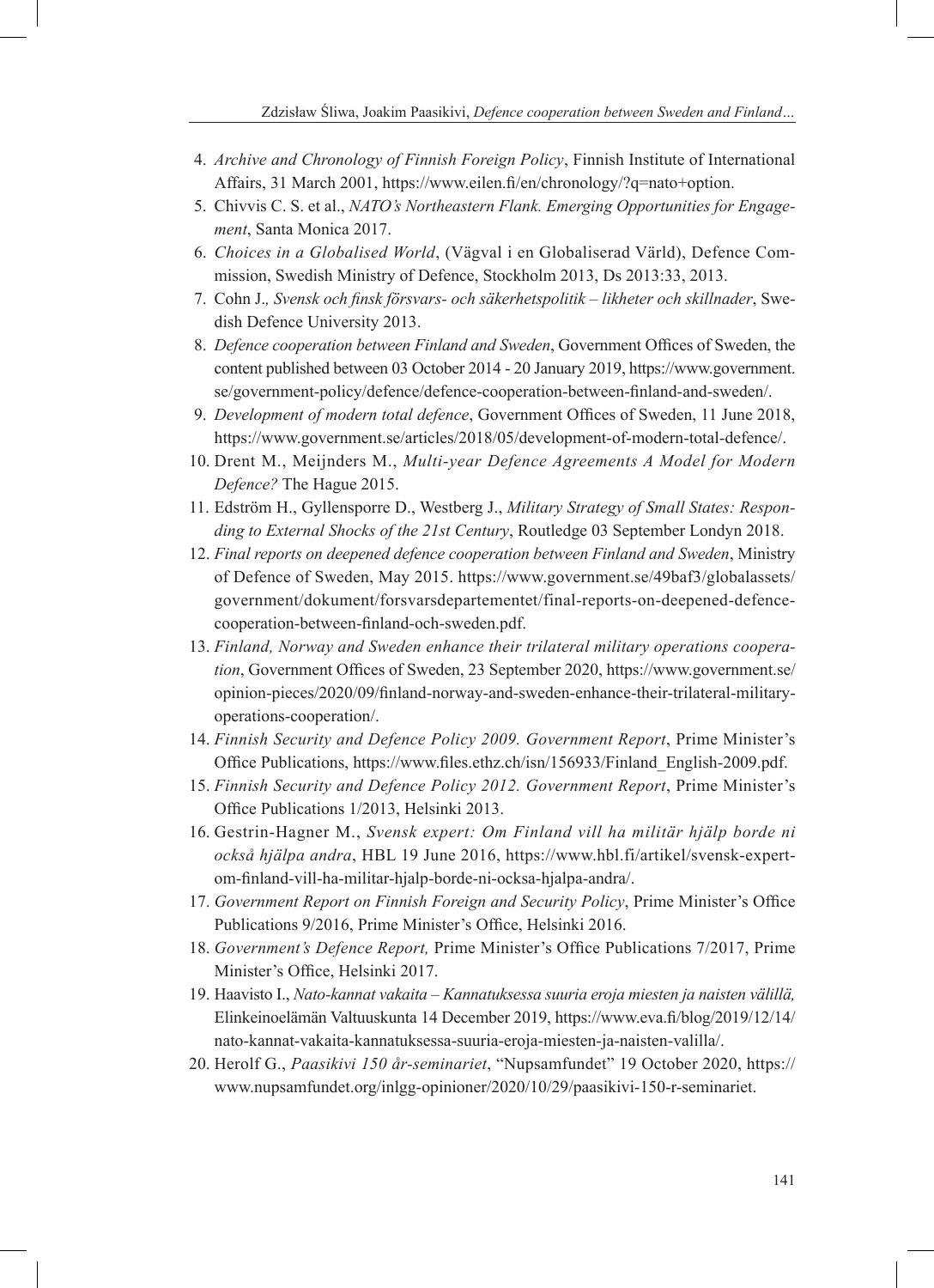- 22. Jennings G., *US to deploy B-1B bombers to Norway for first time*, "Janes" 03 February 2021, https://www.janes.com/defence-news/news-detail/us-to-deploy-b-1bbombers-to-norway-for-first-time.
- 23. Kernic F., *Expeditionary Capabilities and the Use of Force in a Post-Interventionist Era: The Case of Sweden*, [in:] eds. G. Kümmel and B. Giegerich, *The Armed Forces: Towards a Post-Interventionist Era?*, Potsdam 2013.
- 24. *Long-Term Challenges of Defence. Final report of the parliamentary assessment group (summary)*, Parliamentary Office 5/2014, Parliament of Finland, Helsinki, 01 October 2014.
- 25. Mellin L., N*ära varannan vill att Sverige går med i Nato*, "Aftonbladet" 12 January 2021, https://www.aftonbladet.se/nyheter/kolumnister/a/yRg23E/nara-varannanvill-att-sverige-gar-med-i-nato.
- 26. *Memorandum of Understanding between the Government of the Republic of Finland and the Government of the Kingdom of Sweden on Defence Cooperation,* Ministry of Defence of Sweden, July 2018, www.government.se/49fcef/globalassets/government/ dokument/forsvarsdepartementet/2018/mou-finnish-swedish-defence-cooperation-20180625-signerad.pdf.
- 27. *Memorandum of Understanding on Nordic Defence Cooperation*, Helsinki, 4 November 2009, Section 1.
- 28. *National Security Strategy*, Gullers Grupp, Prime's Minister Office, Stockholm, January 2017.
- 29. Nielsen S., *CBT Cross Border Training,* "Scandinavian Aviation Magazine" 2021, https://flymag.dk/cbt-cross-border-training/.
- 30. Nikel D., *Sweden to Increase Defense Spending by 40% Amid Russia Fears*, "Forbes" 16 October 2020, https://www.forbes.com/sites/davidnikel/2020/10/16/sweden-toincrease-defense-spending-by-40-amid-russia-fears/?sh=697e66e667ba.
- 31. Nilsson M., *Svenskt-finskt samarbete i Norge,* Swedish Armed Forces, 29 October 2018, https://www.forsvarsmakten.se/sv/aktuellt/2018/10/svenskt-finskt-samarbete-i-norge.
- 32. *Nordic Defence Cooperation Vision 2025*, The NORDEFCO Website, https://www. nordefco.org/Files/nordefco-vision-2025-signed.pdf.
- 33. Nünlist C., *The struggle for Sweden's defence policy*, Center for Security Studies, Zurich 2013.
- 34. *Objectives for Swedish Total Defence 2021–2025 Government bill 'Totalförsvaret 2021–2025',* Stockholm 18 December 2020, https://www.government.se/ government-policy/defence/objectives-for-swedish-total-defence-2021-2025-- government-bill-totalforsvaret-20212025/.
- 35. Pesu M., Iso-Markku T., Jokela J., *Finnish Foreign Policy During EU Membership Unlocking the EU's Security Potential*, Finnish Foreign Policy Paper, October 2020, Finnish Institute of International Affairs.
- 36. *Rapport Inställningen till Nato. Frivärld*, Demoskop 28 November 2017, https: //frivarld.se/wp-content/uploads/2017/11/NATO.pdf.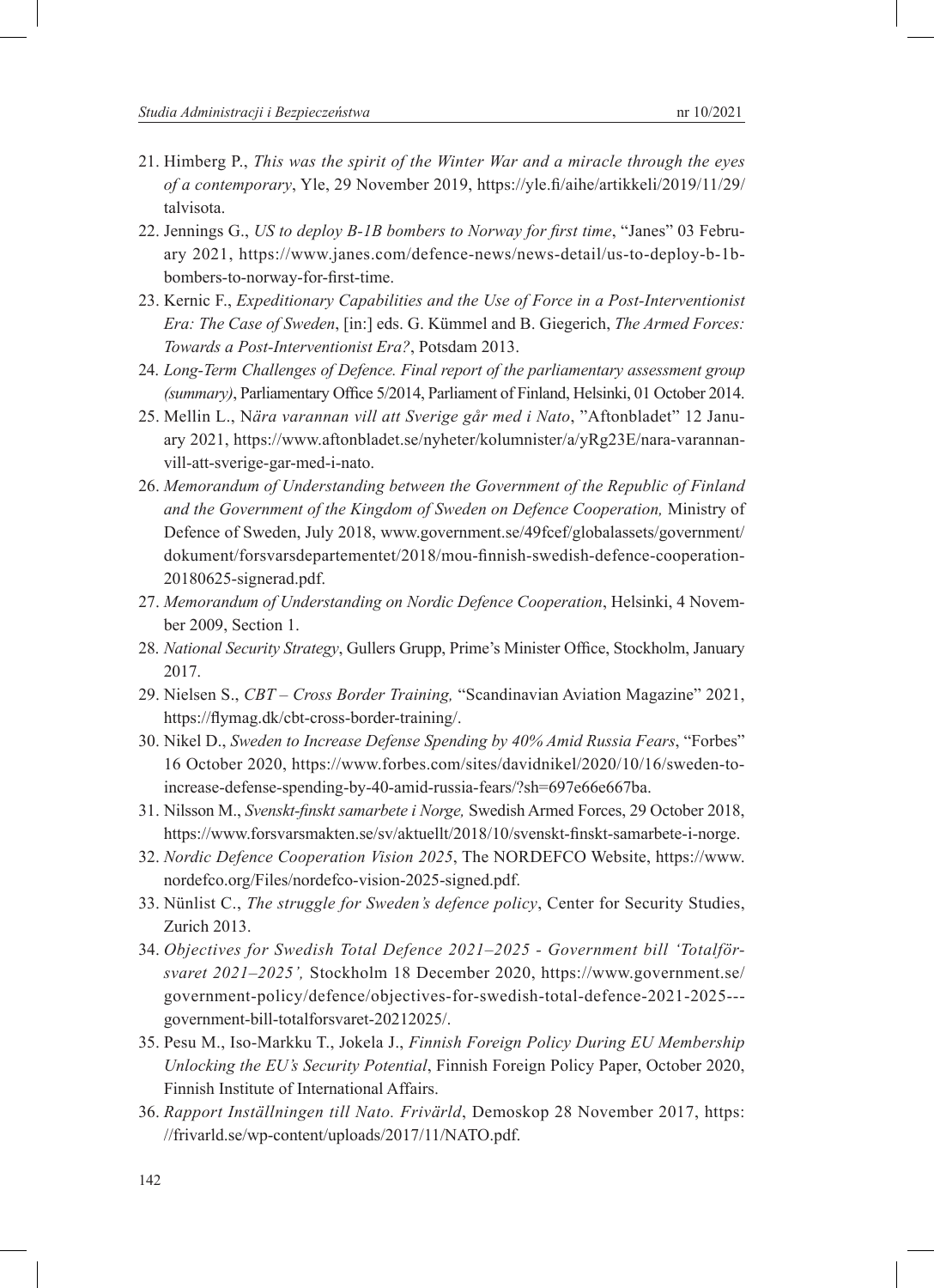- 37. *Riksdag adopts legislation that improves opportunities for operational military support between Sweden and Finland*, Government Offices of Sweden, 08 September 2020, https://www.government.se/articles/2020/09/riksdag-adopts-legislation-that-improvesopportunities-for-operational-military-support-between-sweden-and-finland/.
- 38. Salonius-Pasternak C., Vanhanen H., *Finnish-Swedish defence cooperation: What history suggests about future scenarios,* Finnish Institute of International Affairs, 03 June 2020, https://www.fiia.fi/julkaisu/finnish-swedish-defence-cooperation?read.
- 39. Sanders G., *Is Sweden's military too small even for its peacenik ways?* "The Christian Science Monitor" 02 July 2015, https://www.csmonitor.com/World/Europe/2015/0702/ Is-Sweden-s-military-too-small-even-for-its-peacenik-ways.
- 40. Śliwa Z., *The Arctic Council as a Forum for Peaceful Cooperation in the Arctic*, "Yearbook of International Security" 2020, Vol. 14, No. 2.
- 41. Sprenger S., *Swedish defense leaders push Saab's Gripen offer for Finland*, "Defence News" 16 February 2021, https://www.defensenews.com/global/europe/2021/02/17/ swedish-defense-leaders-push-saabs-gripen-offer-for-finland/.
- 42. *Statsminister Stefan Löfven om en Nato-option*, Youtube 09 December 2020, https:// www.youtube.com/watch?v=QrvLqwtXcuA.
- 43. *Substantial investment in total defence*, Ministry of Defence, 16 October 2020, https:// www.government.se/press-releases/2020/10/substantial-investment-in-total-defence/.
- 44. *Summary of Government bill 'Totalförsvaret 2021–2025'* (Total Defence 2021–2025), Regeringskanliet (Government Offices) 17 December 2020.
- 45. *Sverige bör hålla en dörr öppen till Nato*, "Aftonbladet" 09 December 2020, https:// www.aftonbladet.se/debatt/a/vAkxxj/sverige-bor-halla-en-dorr-oppen-till-nato.
- 46. *Sweden and Finland signs Military Strategic Concept for the deepened defence cooperation*, Swedish Armed Forces, 18 December 2019, https://www.forsvarsmakten.se/en/ news/2019/12/sweden-and-finland-signs-military-strategic-concept-for-the-deepeneddefence-cooperation/.
- 47. *Sweden's Defence Policy 2016 to 2020*, Government of Sweden, Stockholm, 01 June 2015.
- 48. *Sweden's strategy for the Arctic region*, Elanders Sverige AB, Prime's Minister Office, Stockholm 2020.
- 49. Szymański P., *The northern tandem. The Swedish-Finnish defence cooperation*, OSW Commentary, Warsaw, 20 March 2019.
- 50. *Tal av utrikesminister Ann Linde vid Folk och Försvars rikskonferens*, Regeringskansliet 11 January 2021, https://www.regeringen.se/tal/2021/01/ tal-av-utrikesminister-ann-linde-vid-folk-och-forsvars-rikskonferens/.
- 51. Tillotson H. M., *Finland at Peace & War 1918 1993*, Norwich 1993.
- 52. *Trilateral Statement of Intent among the Department of Defense of the United States of America and the Ministry of Defence of the Republic of Finland and the Ministry of Defence of the Kingdom of Sweden*, Ministry of Defence of Finland, 8 May 2018, https://www.defmin.fi/files/4247/Trilateral\_Statement\_of\_Intent.pdf.
- 53. *Utskott anser att Sverige bör uttala en Nato-option*, Sveriges Riksdag 09 December 2020, https://www.riksdagen.se/sv/aktuellt/2020/dec/9/utskott-anseratt-sverige-bor-uttala-en-nato-option/.